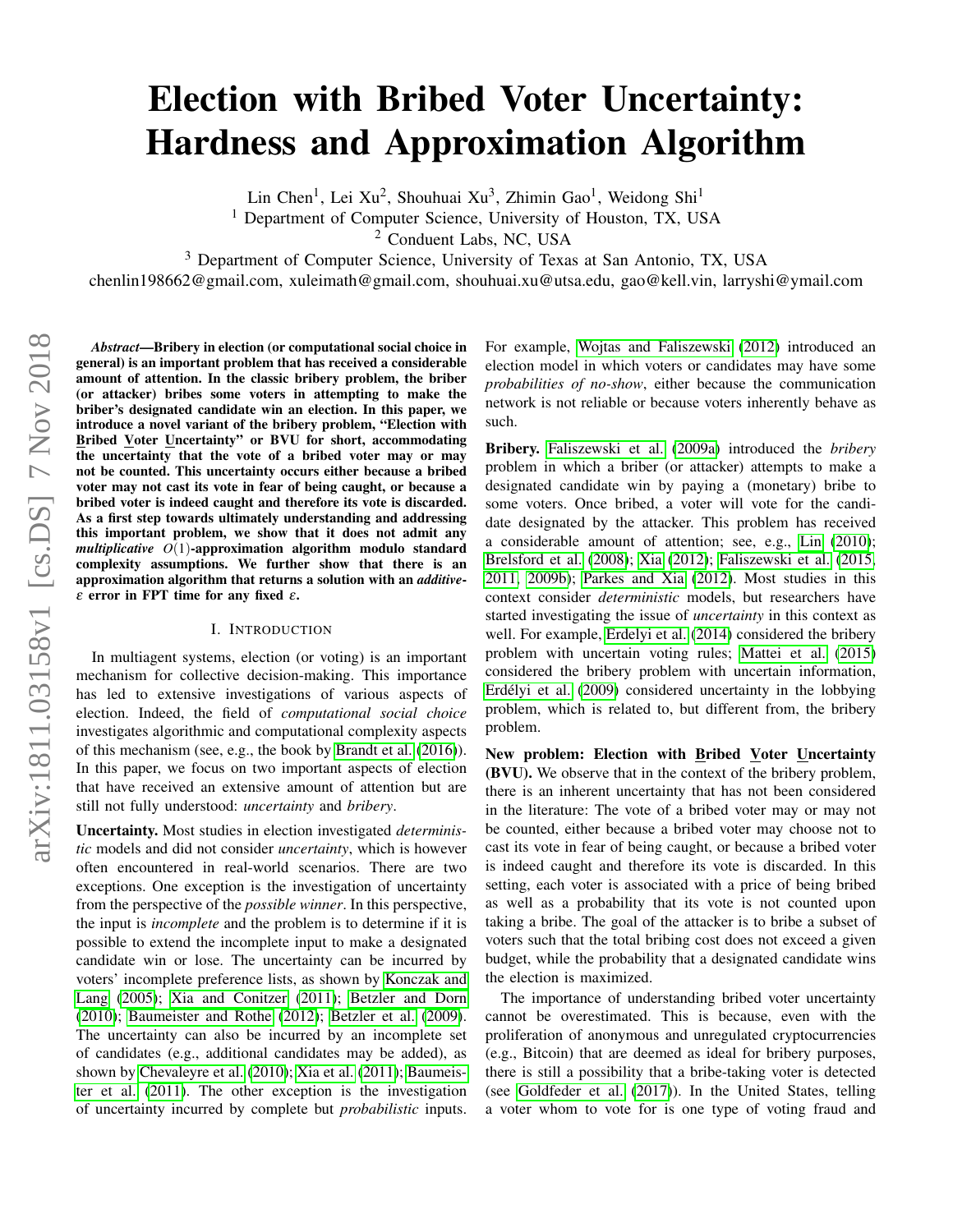may cause the votes to be discarded (se[eHeritage Foundation](#page-10-22) [\(2018\)](#page-10-22) [\(2018\)](#page-10-22)), as attested by the case that the Wetumpka City Council District 2 election was switched after 8 ballots were ruled (by a judge) to be thrown out (se[eArwood \(2017\)](#page-10-23) [\(2017\)](#page-10-23)).

## *A. Our Contributions*

In this paper we make three main conributions. First, we introduce and initiate the study of the BVU problem, which captures a new form of uncertainty in bribery.

Second, we characterize the hardness of the BVU problem and show that the newly captured uncertainty completely changes the complexity of the bribery problem as follows. In the absence of uncertainty, the bribery problem can be solved by a simple greedy algorithm (as shown by [Faliszewski et al.](#page-10-10) [\(2009a\)](#page-10-10)). In the presence of uncertainty, assuming  $P \neq NP$ , there is no  $O(1)$ -approximation algorithm even if there are only two candidates; assuming  $W[1] \neq FPT$ , there is no  $O(1)$ approximation algorithm that runs in FPT time parameterized by *r*, which is the difference between the number of votes received by the winner and the number of votes received by the designated candidate in the absence of bribery.

Third, despite the strong hardness result mentioned above, we show the existence of an additive  $\varepsilon$ -approximation FPT algorithm when the number of candidates is a constant. This means that for an arbitrary small  $\varepsilon > 0$ , there is an algorithm that runs in FPT-time (parameterized by the parameter *r* mentioned above) and returns an approximate solution with an objective value that is at most  $\varepsilon$  smaller than the optimal objective value. This result relies on a reduction from the BVU problem to a new variant of the knapsack problem (involving a stochastic objective and multiple cardinality constraints) and an approximation algorithm for this new variant of the knapsack problem (while leveraging dynamic programming and a non-trivial application of Berry-Essen's Theorem). Both the proof technique and the new variant of the knapsack problem may be of independent interest.

#### II. PROBLEM STATEMENT AND PRELIMINARIES

The basic election model. In the basic election model, there are a set of *m* candidates  $\mathcal{C} = \{c_1, c_2, \dots, c_m\}$  and a set of *n* voters  $\mathcal{V} = \{v_1, v_2, \dots, v_n\}$ . Each voter has a preference over the candidates. There is a voting *rule* according to which a winner is selected. In this paper we focus on the *plurality rule* with a single winner, namely that every voter votes for its most preferred candidate and the winner is the candidate that receives the highest number of votes.

The classic bribery problem in the basic election model. A voter may be bribed to deviate from its own preference. Suppose each voter  $v_i$  has a price  $q_i$ . If  $v_i$  takes a bribe of amount  $q_i$  from the briber (or attacker), then  $v_i$  will vote, regardless of *vi*'s own preference, for the *designated candidate* of the brier (i.e., the candidate preferred by the briber). The briber has a total bribe budget *Q*. The goal of the briber is to make the designated candidate win the election. The bribery problem has been extensively investigated in the literature; see, for example, [Faliszewski et al.](#page-10-10) [\(2009a\)](#page-10-10); [Lin](#page-10-11) [\(2010\)](#page-10-11); [Brelsford](#page-10-12) [et al.](#page-10-12) [\(2008\)](#page-10-12); [Xia](#page-10-13) [\(2012\)](#page-10-13); [Faliszewski et al.](#page-10-14) [\(2015\)](#page-10-14); [Parkes and](#page-10-17) [Xia](#page-10-17) [\(2012\)](#page-10-17).

BVU (Election with Bribed Voter Uncertainty): A new problem. As discussed before, we introduce and study a novel variant of the classic bribery problem. Suppose voter  $v_i$  takes a bribe of amount  $q_i$  from the briber. With probability  $p_i \in [0,1]$ , which is independent of anything else, the vote of  $v_i$  goes to the designated candidate and is counted; with probability  $1 - p_i$ , the vote of  $v_i$  is *not* counted (for the two reasons mentioned above), that is, *no* candidate will receive the vote from *v<sup>i</sup>* . Without loss of generality, let  $c_1$  be the winner when there is no bribery and *c<sup>m</sup>* be the briber's designated candidate. Let  $V_j$  be the subset of voters that vote for candidate  $c_j$  in the absence of bribery, then  $|V_1| > |V_j|$  for any  $j > 1$ . Moreover, let  $r = |V_1| - |V_m|$ , namely the difference between the number of votes received by the winner  $c_1$  and the number of votes received by the designated candidate *c<sup>m</sup>* in the absence of bribery. The BVU problem asks for a subset of voters in  $V \setminus V_m$  whose total price is bounded by *Q* such that if they are bribed, the probability that the designated candidate  $c_m$  wins is maximized, while noting that the voters in  $V_m$  do not need to be bribed because they already vote for *cm*. More precisely, the BVU problem is formalized as follows,

## The (Plurality-)BVU Problem

Input: A set of *m* candidates  $\mathcal{C} = \{c_1, c_2, \ldots, c_m\}$ , where  $c_1$  is the winner and  $c_m$  is the designated candidate in the absence of bribery; a set of *n* voters  $\mathcal{V} = \{v_1, v_2, \dots, v_n\}$ with  $\mathcal{V} = \bigcup_{j=1}^{m} V_j$ , where  $V_j$  is the subset of voters that vote for  $c_j$  in the absence of bribery; a positive integer  $r = |V_1| |V_m|$ ; the briber's budget *Q*; each  $v_i$  is associated with a price  $q_i$  for bribe and a probability  $p_i$  with which the vote of the *bribed* voter  $v_i$  goes to the designated candidate  $c_m$  and is counted (i.e.,  $1 - p_i$  is the probability that the vote of the *bribed*  $v_i$  is not counted)

Output: Find a set of indices  $I^* \subseteq \{1, 2, \dots, n\}$  such that

- $\sum_{i \in I^*} q_i \leq Q$ , and
- the probability that the designated candidate  $c_m$  wins is maximized by bribing voters in  $V' = \{v_i \in V \setminus V_m | i \in I^*\}$

*a) Preliminaries.:* Let *Z* be a random variable taking non-negative values. The Markov's inequality (see, for example, [Stein and Shakarchi](#page-10-24) [\(2009\)](#page-10-24)) says the following: For any  $a > 0$ , it holds that

<span id="page-1-0"></span>
$$
\Pr(Z \ge a) \le \frac{\mathbb{E}(Z)}{a}.\tag{1}
$$

Theorem 1 (Berry-Essen theorem; see [Berry](#page-10-25) [\(1941\)](#page-10-25)). *Let*  $Z_1, Z_2, \ldots, Z_n$  *be independent random variables with*  $\mathbb{E}(Z_i) = 0$ *,*  $\mathbb{E}(Z_i^2) = \sigma_i^2 > 0$ , and  $\mathbb{E}(|Z_i|^3) = \rho_i < \infty$ . Let

$$
S_n = \frac{Z_1 + Z_2 + \ldots + Z_n}{\sqrt{\sigma_1^2 + \sigma_2^2 + \ldots + \sigma_n^2}}.
$$

*Then, it holds that*

<span id="page-1-1"></span>
$$
\sup_{x \in \mathbb{R}} |F_n(x) - \Phi(x)| \le C_0 \cdot \psi_0,
$$
\n(2)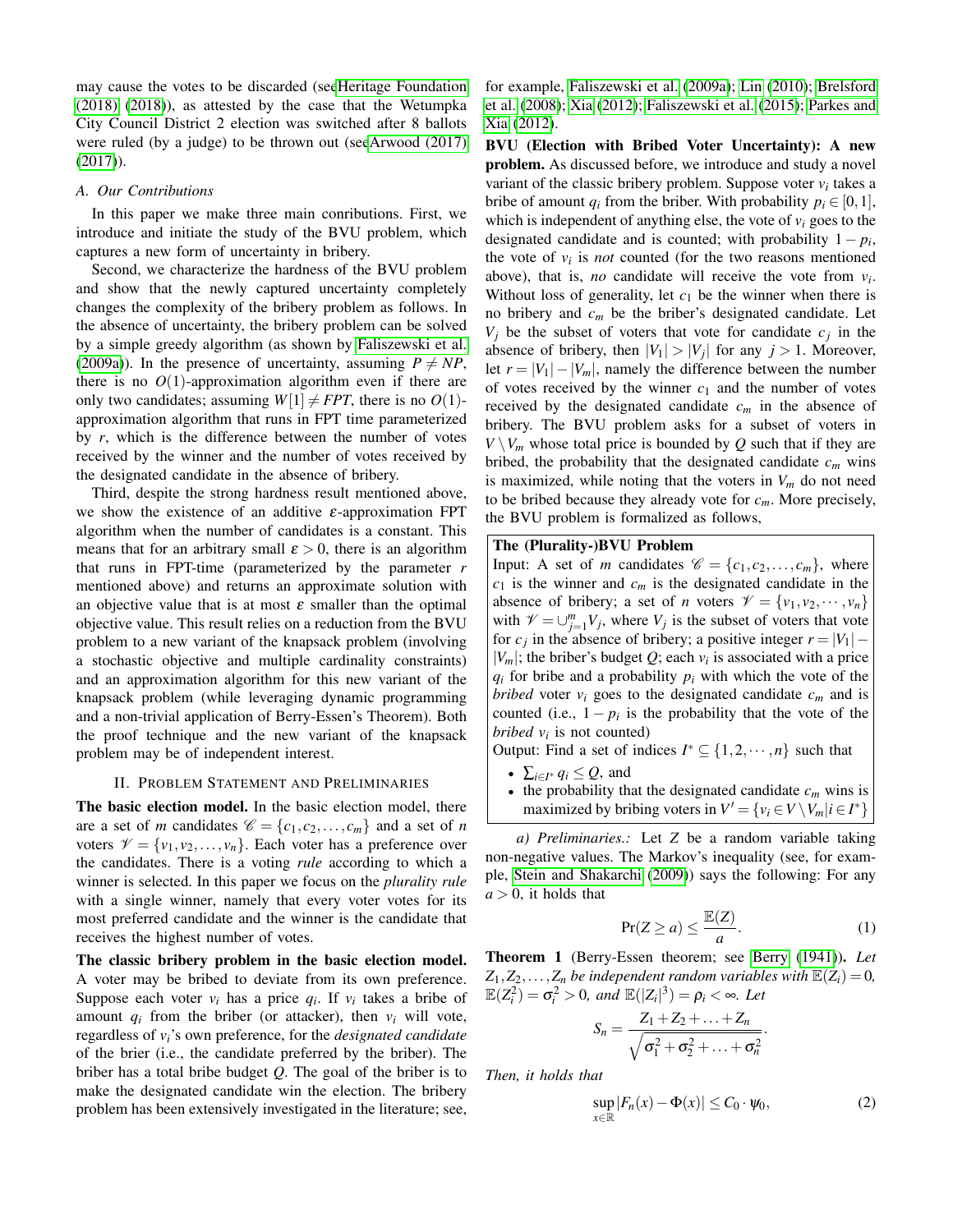*where*  $C_0$  *is a universal constant,*  $F_n(x)$  *is the cumulative distribution function of*  $S_n$ ,  $\Phi(x)$  *is the standard normal distribution*  $\mathcal{N}(0,1)$ *, and* 

$$
\psi_0 = \left(\sum_{i=1}^n \sigma_i^2\right)^{-3/2} \cdot \sum_{i=1}^n \rho_i.
$$

The following **Proposition [1](#page-2-0)** is a folklore.

<span id="page-2-0"></span>**Proposition 1.** Let  $Y_1, Y_2, Z_1, Z_2$  be independent random vari*ables taking values in* Z≥<sup>0</sup> *(i.e., non-negative integers) such that for any integer*  $0 \leq h \leq N$  *the following hold:* 

$$
Pr(Y_1 \ge h) \ge (1 - \delta) Pr(Z_1 \ge h),
$$
  
 
$$
Pr(Y_2 \ge h) \ge (1 - \delta) Pr(Z_2 \ge h).
$$

*Then, for any*  $0 \leq \ell \leq N$ *, we have:* 

$$
Pr(Y_1 + Y_2 \ge \ell) \ge (1 - \delta)^2 Pr(Z_1 + Z_2 \ge \ell).
$$

*Proof.* For any integer  $0 \leq \ell \leq N$ , we have

$$
\Pr(Y_1 + Y_2 \ge \ell) \n= \sum_{j=0}^{\ell-1} \Pr(Y_1 = j) \Pr(Y_2 \ge \ell - j) + \Pr(Y_1 \ge \ell) \n\ge (1 - \delta) [\sum_{j=0}^{\ell-1} \Pr(Y_1 = j) \Pr(Z_2 \ge \ell - j) + \Pr(Y_1 \ge \ell)] \n\ge (1 - \delta) \Pr(Y_1 + Z_2 \ge \ell).
$$

Similarly, we can prove that

$$
Pr(Y_1 + Z_2 \geq \ell) \geq (1 - \delta) Pr(Z_1 + Z_2 \geq \ell).
$$

Hence,  $Pr(Y_1 + Y_2 \ge \ell) \ge (1 - \delta)^2 Pr(Z_1 + Z_2 \ge \ell)$ .

Proposition [1](#page-2-0) can be re-written additively as follows.

<span id="page-2-1"></span>**Corollary 1.** Let  $Y_1, Y_2, Z_1, Z_2$  be independent random vari*ables taking values in*  $\mathbb{Z}_{\geq 0}$  *such that for any integer*  $0 \leq h \leq \ell$ *, the following hold:*

$$
Pr(Y_1 \ge h) \ge Pr(Z_1 \ge h) - \delta,
$$
  
 
$$
Pr(Y_2 \ge h) \ge Pr(Z_2 \ge h) - \delta.
$$

*Then, we have:*

$$
Pr(Y_1+Y_2\geq \ell)\geq Pr(Z_1+Z_2\geq \ell)-2\delta.
$$

By iteratively applying Corollary [1](#page-2-1) to a sequence of independent random variables, we obtain the following corollary that will be used later.

<span id="page-2-4"></span>**Corollary 2.** Let  $Y_j, Z_j, 1 \leq j \leq m$ , be  $2m$  independent random *variables taking values in*  $\mathbb{Z}_{\geq 0}$  *such that for any integer*  $0 \leq$ *h*  $\leq$   $\ell$  *and*  $1 \leq j \leq m$ *, the following holds:* 

$$
\Pr(Y_j \ge h) \ge (1 - \delta) \Pr(Z_j \ge h) - \delta
$$

*Then, we have:*

$$
\Pr\left(\sum_{j=1}^m Y_j \ge \ell\right) \ge (1-\delta)^m \Pr\left(\sum_{j=1}^m Z_j \ge \ell\right) - m\delta.
$$

## III. HARDNESS OF THE BVU PROBLEM

We show the hardness of the BVU problem for  $m = 2$ . By introducing *dummy* voters whose prices are higher than the briber's budget *Q* (i.e., they cannot be bribed), the hardness result immediately applies to the case of an arbitrary  $m > 2$ .

#### *A. Hardness Result*

The goal of this subsection is to prove the following.

<span id="page-2-2"></span>**Theorem 2** (Main hardness result). Assuming  $W[1] \neq FPT$ , *there does not exist an O*(1)*-approximation algorithm for BVU problem that runs in FPT time parameterized by r, even if*  $m = 2$ *. Moreover, assuming*  $P \neq NP$ *, there does not exist an O*(1)*-approximation algorithm for the BVU problem that runs in polynomial time if r is part of the input, even if m* = 2*.* 

In order to prove Theorem [2](#page-2-2), we leverage the equivalence between the BVU problem with  $m = 2$  and the following Knapsack with Uncertainty (KU) problem.

#### Knapsack with Uncertainty (KU)

Input: A knapsack of capacity  $Q$ ; a set of  $n'$  items, with each item associated with a size  $q_i$  and a profit  $P_i$ , which is an independent random variable such that  $Pr(P_i = 1) = p_i$ and  $Pr(P_i = 0) = 1 - p_i$ ; a positive integer *r*. Output: Find a set of indices  $I^* \subseteq \{1, 2, \dots, n\}$  such that

•  $\sum_{i \in I^*} q_i \leq Q$ , and

 $\Box$ 

• Pr( $\sum_{i \in I^*} P_i \ge r + 1 - |I^*|$ ) is maximized.

<span id="page-2-3"></span>**Lemma 1.** *The BVU problem with*  $m = 2$  *is equivalent to the KU problem.*

**Proof of Lemma [1.](#page-2-3)** Consider the BVU problem with  $m = 2$ . Recall that  $c_1$  is the winner in the absence of bribery,  $c_2$  is the designated candidate,  $r = |V_1| - |V_2|$ , and the problem is to bribe a set  $V' = \{v_i \in V_1 | i \in I^*\}$  of voters so that the probability *c*<sup>2</sup> wins is maximized.

Consider the number of votes received by candidates  $c_1$  and  $c_2$  *after* the briber bribes the voters in  $V'$ . For a bribed voter  $v_i \in V'$ , there are two possibilities:

- The vote of  $v_i$  is counted, meaning the number of votes received by candidate  $c_1$  decreases by 1 and the number of votes received by candidate  $c_2$  increases by 1.
- The vote of  $v_i$  is not counted, meaning the number of votes received by  $c_1$  decreases by 1 but the number of votes received by  $c_2$  remains the same.

This means that the votes received by candidate  $c_1$  decreases to  $|V_1| - |V'|$ . Hence, for  $c_2$  to win, it needs at least  $|V_1| - |V'| + 1$  votes. Given that  $c_2$  originally receives  $|V_2|$ votes, at least  $|V_1| - |V'| - |V_2| + 1 = r - |I^*| + 1$  votes from the bribed voters are counted. Let  $X_i$  be a binary random variable indicating whether the vote of  $v_i$  is counted, then  $Pr(X_i = 1) = p_i$  and  $Pr(X_i = 0) = 1 - p_i$ . The probability that at least  $r - |I^*| + 1$  votes of the bribed voters are counted is Pr( $\sum_{i \in I^*} X_i \ge r + 1 - |I^*|$ ). That is, the BVU problem with  $m = 2$  essentially asks for an index set *I*<sup>\*</sup> such that  $\sum_{i \in I^*} q_i \leq Q$ and Pr( $\sum_{i \in I^*} X_i \ge r + 1 - |I^*|$ ) is maximized. This is exactly the KU problem.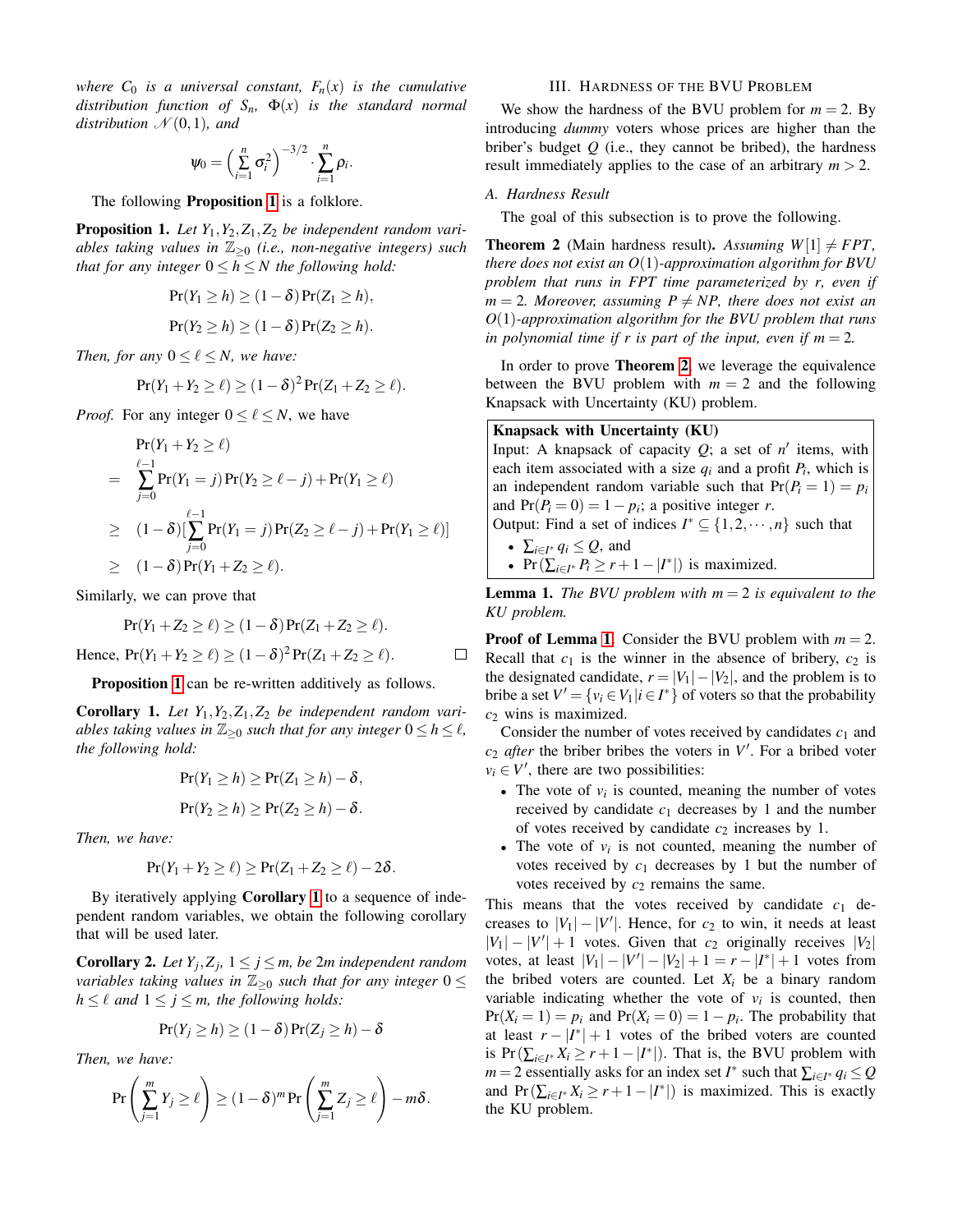$\Box$ 

In order to prove Theorem [2](#page-2-2), we also need:

<span id="page-3-0"></span>**Theorem 3.** Assuming  $W[1] \neq FPT$ , there does not exist an *O*(1)*-approximation algorithm for the KU problem that runs in FPT time parameterized by r.*

Proof of Theorem [3.](#page-3-0) We leverage the *d*-sum problem, which is known to be *W*[1]-hard (see [Downey and Fellows](#page-10-26) [\(1992\)](#page-10-26)), and show a reduction from the *d*-sum problem to the KU problem. We first review the *d*-sum problem.

The *d*-sum Problem

Input: *s* positive integer  $x_1, x_2, \dots, x_s$  and an integer *t*. Output: Decide whether or not there exists a subset  $E \subseteq$  $\{x_1, x_2, \dots, x_s\}$  of  $|E| = d$  elements such that  $\sum_{i: x_i \in E} x_i = t$ .

The rest is to show the following reduction: If there is an  $\alpha$ -approximation algorithm that solves the KU problem in  $f(r)n^{O(1)}$  time for some computable function  $f$  and some constant  $\alpha$ , then this algorithm can be used to solve the  $d$ -sum problem in  $f(d)m^{O(1)}$  time. This contradicts the  $W[1]$ -hardness result of the *d*-sum problem mentioned above [\(Downey and](#page-10-27) [Fellows](#page-10-27) [\(1995\)](#page-10-27)).

The details of the reduction follow. Given an instance of the *d*-sum problem with *s* integers  $x_1, x_2, \dots, x_s$ , we construct an instance of the KU problem as follows. Let  $n' = s$  and  $r = 2d - 1$ . Construct *n'* items in the KU problem with  $p_i =$  $Pr(P_i = 1) = 2^{-\omega x_i}$  and  $q_i = M - \omega x_i$  for  $1 \le i \le n$ , where  $\omega = \left[\log_2 \alpha\right] + 1$  and  $M = s\omega \sum_{i=1}^s x_i$ . Let  $Q = dM - \omega t$ . We make two claims.

<span id="page-3-1"></span>Claim 1. *If the d-sum instance admits a solution, then there exists a solution to the KU problem with an objective value at*  $least 2^{-\omega t}$ .

*Proof.* Suppose the *d*-sum problem admits a solution *E*. Let  $I = \{i | x_i \in E\}$  be the index set of items in the solution. We observe that

$$
\sum_{i \in I} q_i = dM - \omega \sum_{i \in I} x_i = dM - \omega t = Q, \text{ and}
$$
  
Pr $\left(\sum_{i \in I} P_i \ge d\right) = \Pr(P_i = 1, \forall i \in I) = \prod_{i \in I} p_i = 2^{-\omega t}.$ 

Hence, there exists a solution with an objective value at least  $2^{-\omega t}$ . Thus, **Claim [1](#page-3-1)** holds. П

<span id="page-3-2"></span>Claim 2. *If the d-sum instance does* not *admit a solution, then any solution to the KU problem has an objective value at most*  $2^{-\omega(t+1)} < 1/\alpha \cdot 2^{-\omega t}.$ 

*Proof.* Suppose the *d*-sum problem does not admit a solution. Note that for any solution *I* to the KU problem, we have  $|I|$  < *d*; otherwise,  $|I| > d + 1$  leads to

$$
\sum_{i\in I} q_i \ge (d+1)M - \omega \sum_{i\in I} x_i > dM > Q,
$$

which contradicts that *I* is a solution. We split  $|I| \le d$  into two scenarios:  $|I| \leq d - 1$  or  $|I| = d$ .

• In the case  $|I| \leq d-1$ , **Claim [2](#page-3-2)** holds because

$$
\Pr\left(\sum_{i\in I} P_i \ge r + 1 - |I|\right) \le \Pr\left(\sum_{i\in I} P_i \ge d + 1\right)
$$
  
= 0 < 2^{-\omega(t+1)}.

• In the case  $|I| = d$ , the fact  $\sum_{i \in I} q_i \leq Q$  and  $q_i = M - \omega x_i$ and  $Q = dM - \omega t$  implies  $\sum_{i \in I} x_i \geq t$ . Since the *d*-sum problem does not admit a solution, either  $\sum_{i \in I} x_i \geq t + 1$  or  $\sum_{i: x_i \in I} x_i \leq t - 1$ . Given that  $\sum_{i \in I} x_i \geq t$ , we have  $\sum_{i \in I} x_i \geq t$  $t + 1$ . Then, **Claim [2](#page-3-2)** holds because

$$
\Pr\left(\sum_{i\in I} P_i \ge d\right) = \prod_{i\in I} p_i = 2^{-\omega \sum_{i\in I} x_i} \le 2^{-\omega(t+1)}.
$$

Under Claims [1](#page-3-1)-[2](#page-3-2), we observe that an  $\alpha$ -approximation algorithm for the KU problem can be used to solve the *d*-sum problem as follows:

- In the case the  $\alpha$ -approximation algorithm for the KU porblem returns a feasible solution with an objective value that is  $\leq 2^{-\omega(t+1)}$ , the optimal objective value is at most  $\alpha \cdot 2^{-\omega(t+1)} < 2^{-\omega t}$ . Claim [1](#page-3-1) implies that the *d*-sum instance does not admit a feasible solution.
- In the case the  $\alpha$ -approximation algorithm for the KU problem returns a feasible solution with an objective value that is  $> 2^{-\omega(t+1)}$  $> 2^{-\omega(t+1)}$  $> 2^{-\omega(t+1)}$ , **Claim 2** implies that the *d*-sum instance must admit a feasible solution.

Hence, any  $\alpha$ -approximation algorithm for solving the KU problem can be used to solve the *d*-sum problem. This completes the proof of Theorem [3](#page-3-0).  $\Box$ 

<span id="page-3-3"></span>**Corollary 3.** Assuming  $P \neq NP$ , there does not exist an  $O(1)$ *approximation algorithm for the KU problem that runs in polynomial time if r is part of the input.*

Now we are ready to prove Theorem [2](#page-2-2).

Proof of Theorem [2.](#page-2-2) Lemma [1](#page-2-3) shows that the KU problem is equivalent to the BVU problem with two candidates. The hardness of the KU problem is established by Theorem [3](#page-3-0) and Corollary [3](#page-3-3). Hence Theorem [2](#page-2-2) holds.  $\Box$ 

#### IV. AN APPROXIMATION ALGORITHM IN FPT TIME

Having showed that the BVU problem is hard, now we present an approximation algorithm for solving it. The algorithm runs in FPT time for any fixed constant *m* and any small constant  $\varepsilon$ . In terms of approximation ratio, our algorithm returns a value that is  $\geq$  OPT –  $\varepsilon$ , where OPT  $\in [0,1]$  is the optimal objective value. Note that the hardness result given by Theorem [2](#page-2-2) suggests that an additive approximation algorithm is perhaps the best algorithm we can hope for.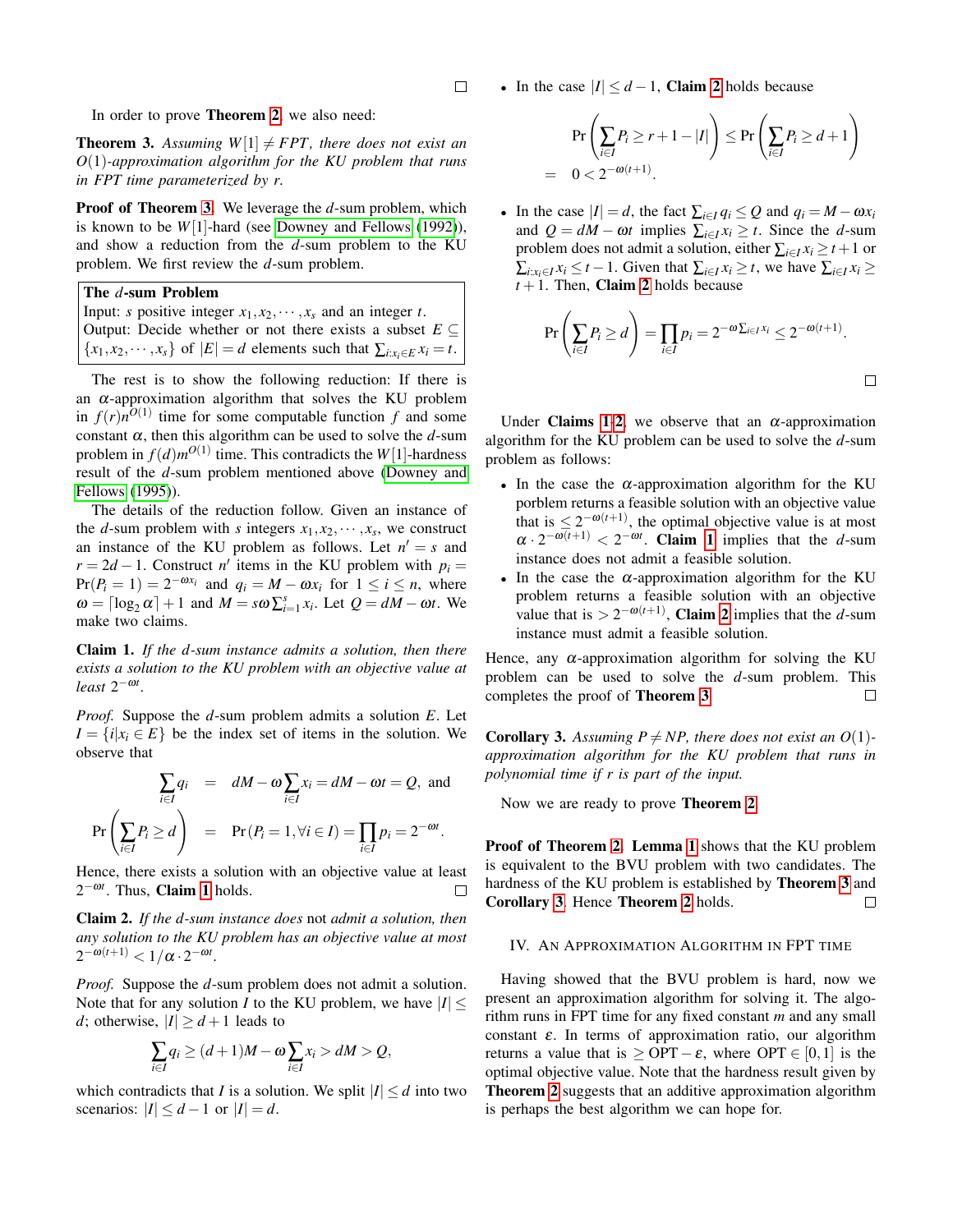## *A. Algorithmic Result*

<span id="page-4-0"></span>Theorem 4 (Main algorithmic result). *For an arbitrary small constant* ε > 0*, there exists an algorithm for the BVU problem, which runs in*  $r^{O(mr/\varepsilon)} + n^{O(m^5/\varepsilon^5)}$  *time and returns a solution with an objective value no smaller than* OPT−ε*, where* OPT ∈ [0,1] *is the optimal objective value.*

In order to prove Theorem [4](#page-4-0), we need to design an approximation algorithm for the BVU problem. For this purpose, we define a new variant of the Knapsack problem.

The MKU Problem. The MKU problem deals with items that have deterministic sizes but random profits and involves a stochastic objective function, and the goal is to maximize a certain "overflow" probability under the knapsack's volume and cardinality constraints. More specifically, the MKU problem is defined as follows:

## Multi-block Knapsack with Uncertainty (MKU)

Input: A knapsack of capacity  $Q$ ; a set of items  $\mathcal{V} =$  $\{v_1, v_2, \dots, v_n\}$ , with each item associated with a size  $q_i$  and a profit *P<sup>i</sup>* , which is an independent random variable such that  $Pr(P_i = 1) = p_i$  and  $Pr(P_i = 0) = 1 - p_i$ ; a partition of the *n* items into a constant  $m \geq 2$  subsets  $V_1, V_2, \dots, V_m$ , and a quota  $\Delta_j$  for each  $V_j$  such that  $\Delta_j \leq r+1$  for some positive integer *r*; a positive integer *k* such that  $k \le r + 1$ ; a positive index  $1 \leq j_0 \leq m-1$ .

Output: Find a set of indices  $I^* \subseteq \{1, 2, \dots, n\}$  such that

• 
$$
\sum_{i\in I^*} q_i \leq Q,
$$

• 
$$
|V(I^*) \cap V_j| \ge \Delta_j
$$
 for all  $1 \le j \le m-1$  and  $j \ne j_0$ ,

$$
\bullet \ |V(I^*) \cap V_{j_0}| = \Delta_{j_0}
$$

• 
$$
\Pr(\sum_{i \in I^*} P_i \ge k)
$$
 is maximized,

,

where  $V(I^*) = \{v_i | i \in I^*\}.$ 

Note that in the preceding definition, we intentionally make the parameters of the MKU problem correspond to the parameters of the BVU problem exactly, because we intend to reduce the number of notations used in this paper (for better readability). That is, parameters *n*, *m*,  $V_j$ , *Q*,  $p_i$ ,  $q_i$ ,  $r$  and  $I^*$  in the BVU problem correspond to the same parameters in the MKU problem. We will use the problem context to distinguish the meanings of these parameters. Because of this, we say an instance of the MKU problem corresponds to an instance of the BVU problem when they have the same set of parameter values.

Now we show that the BVU problem can be solved efficiently by utilizing an algorithm for the MKU problem.

<span id="page-4-1"></span>**Theorem 5.** Let  $\varepsilon > 0$  be an arbitrary small constant. Denote *by OPTBVU and OPTMKU the optimal objective value of the BVU problem and the MKU problem, respectively. A feasible solution to the BVU problem with an objective value at least OPT<sub>BVU</sub>* − ε *can be found in O(rm* $\Lambda$ ) *time, where*  $\Lambda$  *is the time for finding a feasible solution to the corresponding MKU problem with the objective value at least*  $OPT_{MKU} - \varepsilon$ *.* 

*Proof.* Let *I* be an arbitrary solution to the BVU problem,  $V(I) = \{v_i | i \in I\}$  and  $V'_j = V_j \cap V(I)$ . For any  $v_i \in V'_j$ , we define  $X_i^j$  to be a binary random variable indicating whether  $v_i$  votes or not if it is bribed, i.e.,  $Pr(X_i^j = 1) = p_i$  and  $Pr(X_i^j = 0) =$ 1− *p<sup>i</sup>* .

For  $j = 1, ..., m-1$ , if  $v_i \in V_j$  is bribed (i.e.,  $v_i \in V'_j$ ), then there are two scenarios:

- The bribery succeeds, meaning that the number of votes received by  $c_j$  decreases by 1 and the number of votes received by *c<sup>m</sup>* increases by 1.
- The bribery fails, meaning that the number of votes received by  $c_j$  decreases by 1 but the number of votes received by *c<sup>m</sup>* remains unchanged.

Let  $Y_i$  be the total number of votes received by  $c_i$  after bribing. Then, we have

$$
Y_j = |V_j| - |V'_j|, \quad 1 \le j \le m-1;
$$
  
\n
$$
Y_m = |V_m| + \sum_{1 \le j \le m-1} \sum_{v_i \in V'_j} X_i^j.
$$

Note that  $Y_j$  for  $1 \le j \le m-1$  is a deterministic value, rather than a random variable, because no matter the bribery of  $v_i \in V'_j$  succeeds or not,  $c_j$  always loses the vote of  $v_i$ . The probability that the designated candidate *c<sup>m</sup>* becomes the winner is:

$$
\Pr(Y_j < Y_m, 1 \leq j \leq m-1) \\
= \Pr\left(\sum_{1 \leq \ell \leq m-1} \sum_{i: v_i \in V'_\ell} X_i^{\ell} > |V_j| - |V'_j| - |V_m|, 1 \leq j \leq m-1\right) \\
= \Pr\left(\sum_{1 \leq \ell \leq m-1} \sum_{i: v_i \in V'_\ell} X_i^{\ell} > \max_{1 \leq j \leq m-1} \left(|V_j| - |V'_j| - |V_m|\right)\right).
$$

We observe that this probability is only dependent on the value of  $\max_{1 \le j \le m-1}$  $\left(|V_j| - |V'_j| - |V_m|\right)$  and that  $X_i^j \ge 0$  for  $1 \le$ *j* ≤ *m*−1. If max 1≤*j*≤*m*−1  $\left(|V_j| - |V'_j| - |V_m|\right) \leq -1$ , then we have Pr  $\sqrt{ }$  $\left\{\sum_{1 \leq j \leq m-1} \sum_{i:v_i \in V'_j}\right\}$  $X_i^j > \max_{1 \le j \le m-1} (|V_j| - |V'_j| - |V_m|)$  $\setminus$  $\overline{1}$  $=$  Pr  $\sqrt{ }$  $\left\{\sum_{1 \leq j \leq m-1} \sum_{i:v_i \in V'_j}\right\}$  $X_i^j > -1$  $\setminus$  $= 1.$ 

For any solution *I* to the BVU problem, we define:

$$
\xi(I) = \begin{cases}\n\max_{1 \leq j \leq m-1} \left( |V_j| - |V'_j| - |V_m| \right), \\
\text{if } \max_{1 \leq j \leq m-1} \left( |V_j| - |V'_j| - |V_m| \right) \geq 0; \\
-1, \quad \text{otherwise}\n\end{cases}
$$

Then our previous arguments show that the BVU problem can be reformulated as follows:

Find 
$$
I^* \subseteq \{1, 2, \dots, n\}
$$
 such that  $\sum_{i \in I} q_i \le Q$  and  $\Pr\left(\sum_{1 \le j \le m-1} \sum_{i: v_i \in \text{V}_j \cap \text{V}(I^*)} X_i^j \ge \xi(I^*) + 1\right)$  is maximized.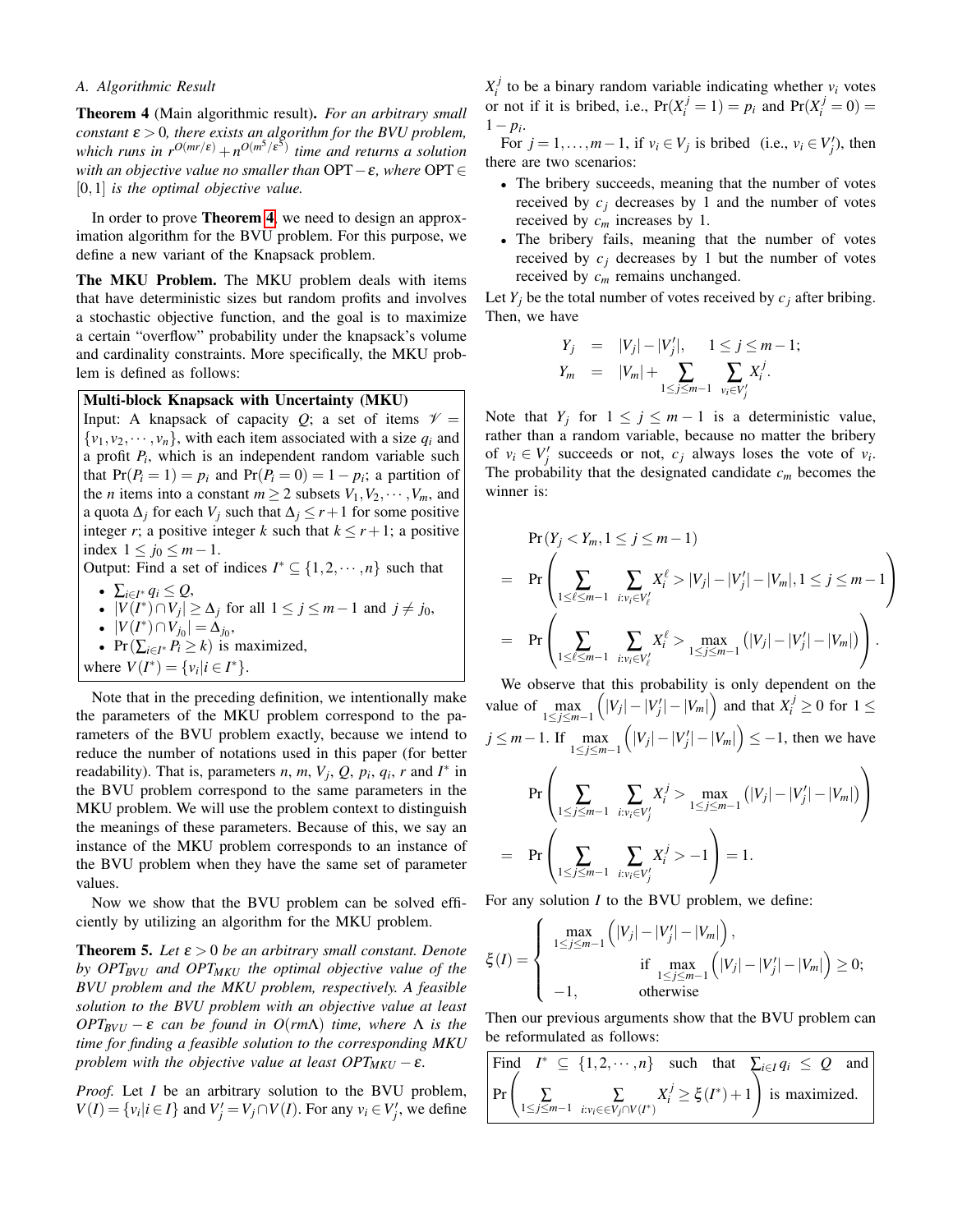Recall that candidate  $c_1$  is the winner in the absence of bribery and  $|V_m| = |V_1| - r$ . Then, for any  $1 \le j \le m - 1$ , we have  $|V_j| \leq |V_m| + r$  and therefore  $\xi(I) \leq r$  for any feasible solution *I*, leading to  $\xi$  (*I*)  $\in$  {-1,0,1,  $\cdots$ , *r*}, and in particular  $\xi(I^*) \in \{-1, 0, 1, \dots, r\}$ . Hence, we can guess the value of  $\xi(I^*)$ . When we guess the value of  $\xi(I^*)$  correctly, say,  $\xi(I^*) = \alpha$ , then the BVU problem is equivalent to finding some *I*<sup>\*</sup> such that  $\sum_{i \in I^*} q_i \leq Q$ ,  $\xi(I^*) = \alpha$  and

$$
\Pr\left(\sum_{1\leq j\leq m-1}\sum_{i:v_i\in V'_j}X_i^j\geq\alpha+1\right)
$$

is maximized. By definition,  $\xi(I^*) = \alpha$  holds if and only if the following two conditions are simultaneously satisfied:

- **Condition 1:** There exists some  $j_0 \in \{1, \ldots, m-1\}$  such that  $|V_{j_0}|-|V'_{j_0}|-|V_m|=\alpha$ .
- Condition 2: For any  $j \in \{1, \ldots, m-1\}$ , we have  $|V_j|$   $|V'_j| - |V_m| \leq \alpha.$

Let us define

$$
\Delta_j = \left\{ \begin{array}{ll} |V_j| - |V_m| - \alpha & \text{if } |V_j| - |V_m| - \alpha \ge 0; \\ 0 & \text{otherwise.} \end{array} \right.
$$

Then, the preceding **Conditions 1** and 2 are equivalent to  $|V_{j_0} \cap V(I)| = |V'_{j_0}| = \Delta_{j_0}$  and  $|V_j \cap V(I)| \ge \Delta_j$ , respectively.

Hence, when we guess  $\xi(I^*)$  and  $j_0$  correctly, the BVU problem is exactly the same as the MKU problem, whereas a (near-)optimal solution to the MKU problem implies a (near- )optimal solution to the BVU problem. Since guessing  $\xi(I^*)$ and  $j_0$  takes  $O(rm)$  enumerations, we can solve the BVU problem by having oracle access to an algorithm that solves the MKU problem. Theorem [5](#page-4-1) is proved.  $\Box$ 

Proof of Theorem [4.](#page-4-0) Theorem [5](#page-4-1), which is stated and proven below, shows that a (approximate) solution of the BVU problem can be found in polynomial oracle-time, by utilizing a (approximation) algorithm for the MKU problem as an oracle. The remaining task is to design an approximate algorithm for solving the MKU problem, which is quite involved and suggests us to use the "divide and conquer" strategy by considering two cases separately (Theorem [6](#page-5-0)).  $\Box$ 

Now we show that there is an approximate algorithm for solving the MKU problem.

<span id="page-5-0"></span>Theorem 6 (algorithm for solving the MKU problem). *For any arbitrary small constant* ε > 0*, there exists an algorithm for the MKU problem that runs in*  $r^{O(mr/\varepsilon)}+n^{O(m^5/\varepsilon^5)}$  *time and returns a solution with an objective value that is no smaller than* OPT  $-\varepsilon$ *, where* OPT  $\in [0,1]$  *is the optimal objective value in the MKU problem.*

Proof of Theorem [4.](#page-4-0) By putting Theorem [5](#page-4-1) and Theorem [6](#page-5-0) together, we obtain Theorem [4](#page-4-0).  $\Box$ 

## *B. The Proof of Theorem [6](#page-5-0)*

The main difficulty originates from the maximization of a probability involving the sum of random variables, which does not have a simple explicit expression. A natural idea is to approximate the summation of random variables with a Gaussian variable via Berry-Essen's Theorem. However, such an approximation is not always achievable because the condition in Berry-Essen's Theorem does not necessarily hold. Furthermore, even if Berry-Essen's Theorem is applicable, bounding the tail probability of a Gaussian variable together with a set of other constraints required in MKP is still challenging. Figure [1](#page-5-1) highlights the proof strategy for overcoming these difficulties.

<span id="page-5-1"></span>

Specifically, We partition the set of items into *big* and *small* ones based on their probability. Then, we differentiate the case that the optimal solution contains many big items (Case 1), which is easily coped with by using Markov's inequality (Lemma [2](#page-6-0)), from the case that the optimal solution does not contain many big items (Case 2), whose treatment is much more complicated and proceeds as follows.

- First, we apply **Corollary** [2](#page-2-4) to decompose the MKU problem in Case 2 into a series of sub-problems, each of which is a stochastic knapsack problem with one cardinality constraint.
- Second, for big items (Lemma [3](#page-6-1)), we round their probability to  $O(k/\varepsilon) \leq O(r/\varepsilon)$  distinct probabilities. This allows us to guess the number of big items corresponding to the rounded probabilities in the optimal solution, leading to the selection of the optimal subset of big items.
- Third, for small items (Lemma [4](#page-6-2)), there are two scenarios:
	- In the scenario where the optimal solution does not contain a large volume of small items, we present a dynamic programming algorithm (Lemma [5](#page-6-3)).
	- In the scenario where the optimal solution contains a large volume of small items, Berry-Essen's Theorem is applicable and we can use it to transform the problem of maximizing a specific probability to the problem of approximating the summation of moments of random variables in the optimal solution. Since the moments of a random variable are deterministic, we can leverage the technique for solving the classic knapsack problem (Lemmas [6](#page-8-0)[-8](#page-8-1)).

Definition 1 (big vs. small items). *Under the assumption that*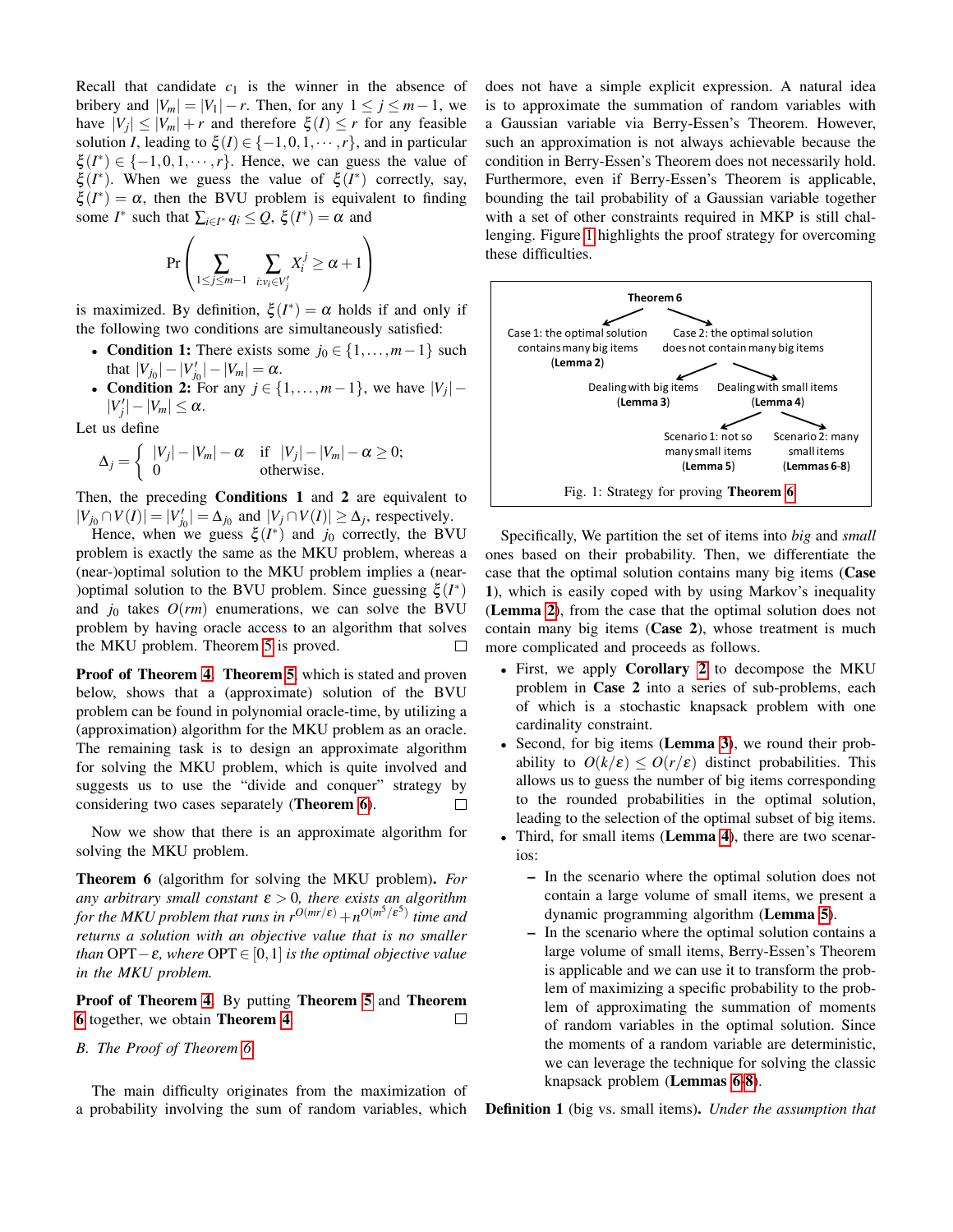$\varepsilon > 0$  *is a small constant such that*  $1/\varepsilon \geq 4$  *is an integer, we say an item in the MKU problem is big if*  $p_i > 1 - \varepsilon^2$  *and is* small *otherwise.*

<span id="page-6-0"></span>Lemma 2 (the case the optimal solution containing many big items). *If*  $|T ∩ B_{j^*}| ≥ 2k$ , then there is a polynomial-time *algorithm that returns a solution I to the MKU problem such that*

• 
$$
\sum_{i\in I}q_i\leq Q,
$$

- $|V(I) \cap V_j|$  ≥  $\Delta_j$  *for*  $j \neq j_0$ *,*
- $|V(I) \cap V_{j_0}| = \Delta_{j_0}$ , and
- Pr $(\sum_{i\in I} P_i \geq k) \geq 1-\varepsilon$ .

*Proof.* We first select the 2*k* big items with the smallest sizes within  $B_{j^*}$ . Among the remaining items in each  $V_j$ , we further select the items of the smallest size to make sure that we have selected at least  $\Delta_j$  items in each  $V_j$  and exact  $\Delta_{j_0}$  items in  $V_{j_0}$  – this can be achieved by a simple greedy strategy, that is, we check if there is any  $j$  such that the cardinality constraint is not satisfied yet, and pick items of smallest size in  $V_j$  to ensure the cardinality constraint. Let *I* be the set of items that are selected as such, then obviously we have  $|I \cap V_j| \geq \Delta_j$  and  $|I \cap V_{j_0}| = \Delta_{j_0}$ . Since we always select the smallest items, we have  $\sum_{i \in I} q_i \leq Q$ . That is, the first three conditions required by Lemma [2](#page-6-0) are satisfied.

In what follows we show the last condition, namely  $Pr(\sum_{i \in I} P_i \ge k) \ge 1 - \varepsilon$ . Let  $X_i = 1 - P_i$  and  $\mu = \mathbb{E}(\sum_{i \in I} X_i) \le k$  $2k\varepsilon^2$ . By applying Markov's inequality Eq. [\(1\)](#page-1-0), we have

$$
\begin{array}{rcl}\n\Pr(P_I < k) & = & \Pr\left(\sum_{i \in I} X_i \ge k+1\right) \\
& \le \quad \Pr\left(\sum_{i \in I} X_i \ge \mu \cdot \frac{1}{2\varepsilon^2}\right) \\
& \le \quad 2\varepsilon^2.\n\end{array}
$$

Hence,  $Pr(P_I \ge k) \ge 1 - \varepsilon$ . The completes the proof of the Lemma [2.](#page-6-0) □

<span id="page-6-1"></span>Lemma 3 (dealing with big items in the case the optimal solution not containing many big items). *If*  $|T \cap B_\ell| \leq 2k - 1$ , *then there is an algorithm that runs in*  $k^{O(mk/\varepsilon)} \le r^{O(mr/\varepsilon)}$  *time and returns a set*  $I ∩ B$ <sup> $\ell$ </sup> *of big items such that* 

- $|I \cap B_{\ell}| = |T \cap B_{\ell}|,$
- $Q_{I \cap B_{\ell}} \leq Q_{T \cap B_{\ell}}$ *, and*
- $\Pr(P_{I \cap B} \ge h) \ge (1 2\varepsilon/m)\Pr(P_{T \cap B} \ge h)$  *for any h*  $\ge 0$ *.*

*Proof.* We round the probabilities associated to the big items as follows. Let  $\delta = \varepsilon / (mk)$  and  $\beta = O(1/\delta) = O(mk/\varepsilon)$  be the largest integer such that  $(1 - \varepsilon^2)(1 + \delta)^\beta < 1$ . Let

$$
\Gamma_1 = \{1-\epsilon^2, (1-\epsilon^2)(1+\delta), \ldots, (1-\epsilon^2)(1+\delta)^\beta\}
$$

be the set of rounded probabilities. For each big item, we round its probability  $p_i$  down to the nearest value in  $\Gamma_1$  and denote it by  $\tilde{p}_i$ . Note that  $\tilde{p}_i \leq p_i < \tilde{p}_i(1+\delta)$ . Let  $B_\ell^s$  be the subset of big items such that their associated probabilities are rounded to  $(1 - \varepsilon^2)(1 + \delta)^s$ .

For each  $\ell \le O(k/\varepsilon)$ , we guess the value of  $|T \cap B_{\ell}^s| \le O(k)$ . There are at most  $k^{O(mk/\varepsilon)}$  different possibilities on these values. Once we guess  $|T \cap B^s_{\ell}|$  correctly for each  $\ell$ , we select the  $|T \cap B^s_\ell|$  items that have the smallest size in  $B^s_\ell$  and let  $\bar{B}^s_\ell$ denote the set of these items. Set  $I \cap B_\ell = \bigcup_{s=0}^{\beta} \bar{B}_{\ell}^s$ .

Now we prove that  $I \cap B_\ell$  defined above satisfies Lemma [3,](#page-6-1) whereas the lemma is proved. For this purpose, we first observe that  $|I \cap B^s_{\ell}| = |T \cap B^s_{\ell}|$  and  $I \cap B^s_{\ell}$  always consists of the items with the smallest size in  $B_{\ell}^s$ , therefore we have  $Q_{I \cap B_\ell} \leq Q_{T \cap B_\ell}$ . Then, we compare  $Pr(P_{I \cap B_\ell} = h)$  and  $Pr(P_{T \cap B}) = h$  for every  $h \geq 0$ . Let  $\phi$  be an arbitrary one-toone mapping that maps each item in  $T \cap B_\ell$  to a distinct item in *I* ∩  $B_{\ell}$  for every *j*. We have

$$
\Pr(P_{T \cap B_\ell} = h) = \sum_{I \subseteq T \cap B_\ell, |I| = h} \prod_{i \in I} p_i \prod_{i \notin I} (1 - p_i),
$$
  

$$
\Pr(P_{I \cap B_\ell} = h) = \sum_{I \subseteq T \cap B_\ell, |I| = h} \prod_{i \in I} p_{\phi(i)} \prod_{i \notin I} (1 - p_{\phi(i)}).
$$

In order to show  $Pr(P_{I \cap B} = h) \ge (1 - 2\varepsilon/m)Pr(P_{T \cap B} = h)$ , it suffices to show that

$$
\prod_{i\in I} p_{\phi(i)} \prod_{i\not\in I} (1-p_{\phi(i)}) \ge (1-2\varepsilon/m) \prod_{i\in I} p_i \prod_{i\not\in I} (1-p_i)
$$

for every  $I \subseteq T \cap B_\ell$  with  $|I| = h$ . According to the way we round probabilities, we have  $p_{\phi(i)} \leq p_i < p_{\phi(i)}(1+\delta)$ , hence  $1 - p_{\phi(i)} \geq 1 - p_i$  and

$$
\prod_{i\in I} p_{\phi(i)} \ge (1-\delta)^h \prod_{i\in I} p_i \ge (1-h\delta) \prod_{i\in I} p_i.
$$

For  $h \leq 2k$ , we have  $h\delta \leq 2\varepsilon/m$  and

$$
\Pr(P_{I\cap B_\ell}=h)\geq (1-2\varepsilon/m)\Pr(P_{T\cap B_\ell}=h).
$$

For  $h > 2k$ ,  $Pr(P_{T \cap B} = h) = 0$  and the above inequality is trivially true.

 $\Box$ 

This completes the proof of Lemma [3](#page-6-1).

<span id="page-6-2"></span>Lemma 4 (dealing with small items in the case the optimal solution not containing many big items). *There exists an algorithm that runs in nO*(*<sup>m</sup>* <sup>5</sup>/ε 5 ) *time and returns a feasible solution*  $I \cap S_\ell$  *such that* 

- $|I \cap S_\ell| = |T \cap S_\ell|$
- $Q_{I \cap S_{\ell}} \leq Q_{T \cap S_{\ell}}$
- Pr( $P_{I \cap S_{\ell}} \geq h$ ) ≥ Pr( $P_{T \cap S_{\ell}} \geq h$ ) Θ(ε/*m*)

The proof of this lemma needs a sequence of results.

<span id="page-6-3"></span>Lemma 5. *For any* ζ *, there exists an algorithm that runs in*  $(mn/\varepsilon)^{O(\zeta)}$  *time and returns a solution*  $I \cap S_\ell$  *such that*  $|I \cap S_\ell|$  $|S_{\ell}| = |T \cap S_{\ell}|$ ,  $Q_{I \cap S_{\ell}} \leq Q_{T \cap S_{\ell}}$  and  $Pr(P_{I \cap S_{\ell}} = h) \leq Pr(P_{T \cap S_{\ell}} = h)$ *h*) +  $2\varepsilon/(mn)$  *for every*  $0 \le h \le \zeta - 1$ *.* 

Proof of Lemma [5.](#page-6-3) We design an algorithm based on dynamic programming. Let  $\eta = \varepsilon/(mn^2)$ . Although we do not know the value of  $Pr(P_{T \cap S_{\ell}} = h)$ , we know that this value lies in [0,1]. Therefore, we can guess, via  $(mn/\varepsilon)^{O(\zeta)}$  enumerations, the  $\zeta$  values  $t_0, t_1, \dots, t_{\zeta-1}$  such that  $t_h - \varepsilon/(mn) \le$  $Pr(P_{T \cap S_\ell} = h) < t_h$ . In the following we provide an algorithm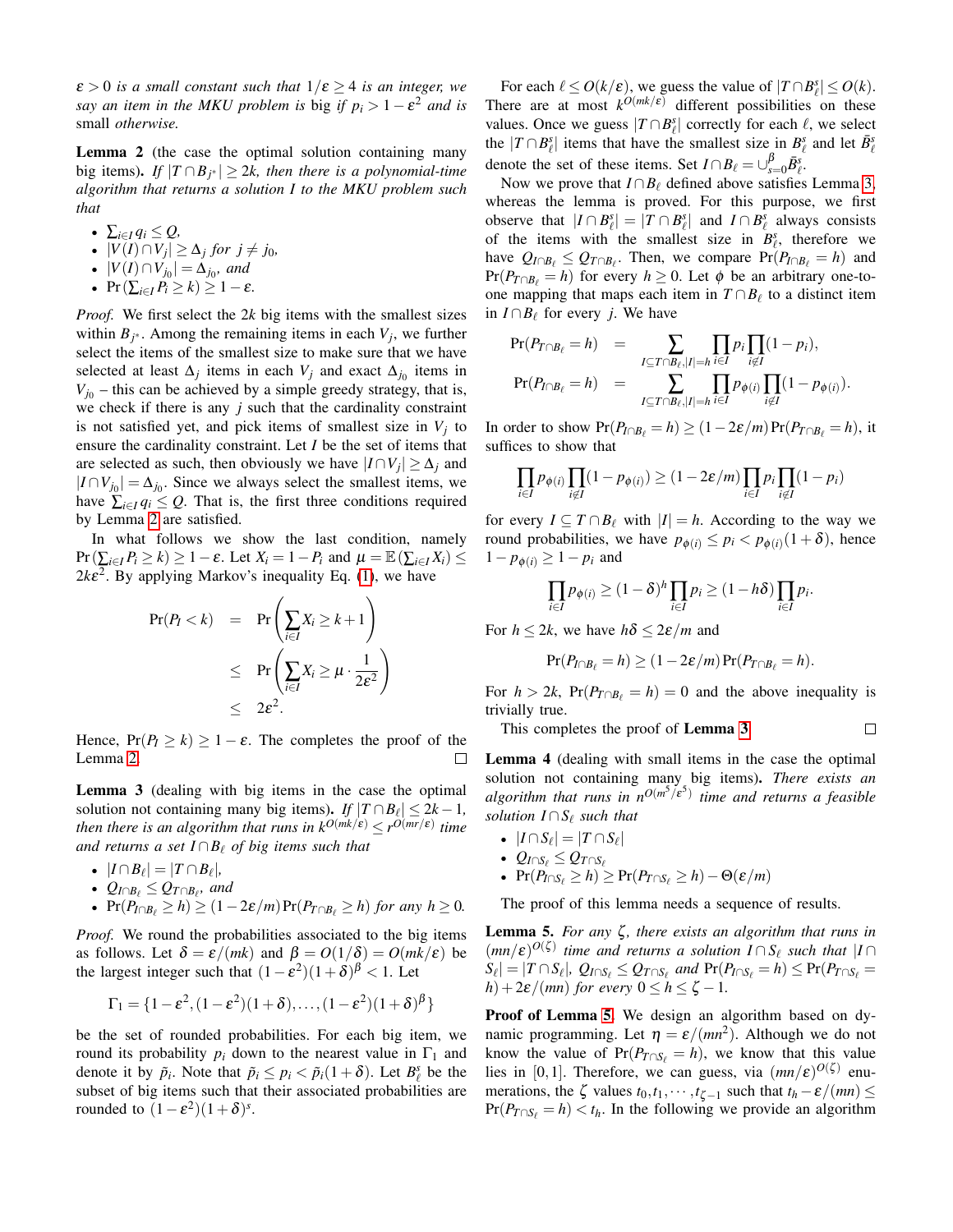that returns  $I \cap S_\ell$  such that  $Pr(P_{I \cap S_\ell} = h) \leq t_h + \varepsilon/(mn)$ , and Lemma [5](#page-6-3) follows.

Let us define  $\Gamma_2 = \{0, \eta, 2\eta, \ldots, \eta \cdot 1/\eta\}$  as the set of rounded probabilities. Let us call a  $(\zeta + 2)$ -vector  $(j, \overline{\omega}, u_0, u_1, u_2, \ldots, u_{\zeta-1})$  a *state*, where  $j \in \{0, 1, \ldots, n'\}, \overline{\omega} \in$  $\{0,1,\dots,n'\}$  and  $u_j \in \Gamma_2$ . Each state is associated with a positive value  $f(j, \mathbf{\overline{\omega}}, u_0, u_1, \ldots, u_{\zeta-1})$ , which can be calculated recursively as shown in the next paragraph. Intuitively, a state means that a subset  $U \subseteq \{1, 2, ..., j\}$  of items can be selected such that  $Pr(P_U = j)$  is approximately  $u_j$ ,  $|U| = \varpi$ and  $f(j, \mathbf{\overline{\omega}}, u_0, u_1, \dots, u_{\zeta-1})$  is the minimal total size of items among all possible subsets *U*. In particular, if such a subset *U* does not exist, then  $f(j, \mathbf{\overline{\omega}}, u_0, u_1, \ldots, u_{\zeta-1}) = \infty$ .

Now we define the calculation of  $f(j, \mathbf{\overline{\omega}}, u_0, u_1, \ldots, u_{\zeta-1})$ . For this purpose, we first define the summation of state  $(j, \boldsymbol{\overline{\omega}}, u_0, u_1, \ldots, u_{\zeta-1})$  and random variable  $P_{j+1}$  as follows:

$$
(j, \overline{\omega}, u_0, u_1, \dots, u_{\zeta - 1}) + P_{j+1}
$$
  
= (j + 1,  $\overline{\omega}$  + 1,  $\tilde{u}'_0$ ,  $\tilde{u}'_1$ , ...,  $\tilde{u}'_{\zeta - 1}$ ), (4)

where  $\tilde{u}'_j$  is the nearest value in  $\Gamma_2$  when rounding *up u'<sub>j</sub>* with  $u'_0 = u_0(1 - p_{j+1})$  and  $u'_j = u_j(1 - p_{h+1}) + u_{j-1}p_h$  for  $1 \le j \le n$  $\zeta - 1$ .

Initially, for  $j = 0$ , we define

<span id="page-7-0"></span>
$$
f(0,0,0,\ldots,0) = 0\tag{5}
$$

and for  $(u_0, u_1, \ldots, u_{\zeta-1}) \neq (0, 0, \ldots, 0)$ , we define

<span id="page-7-1"></span>
$$
f(0, \boldsymbol{\varpi}, u_0, u_1, \dots, u_{\zeta - 1}) = \infty.
$$
 (6)

For  $h \geq 0$ , we define

$$
g(j+1, \mathbf{\overline{\omega}}, u_0, u_1, \dots, u_{\zeta-1}) =
$$
  
\n
$$
q_{j+1} + \min\{f(j, \mathbf{\overline{\omega}}', u'_0, u'_1, \dots, u'_{\zeta-1}) : (j, \mathbf{\overline{\omega}}', u'_0, u'_1, \dots, u'_{\zeta-1})\},
$$
  
\n
$$
i, j, \mathbf{\overline{\omega}}, \mathbf{\overline{\omega}}_j, \mathbf{\overline{\omega}}_j, \mathbf{\overline{\omega}}_j, \mathbf{\overline{\omega}}_j, \mathbf{\overline{\omega}}_j, \mathbf{\overline{\omega}}_j, \mathbf{\overline{\omega}}_j, \mathbf{\overline{\omega}}_j, \mathbf{\overline{\omega}}_j, \mathbf{\overline{\omega}}_j, \mathbf{\overline{\omega}}_j, \mathbf{\overline{\omega}}_j, \mathbf{\overline{\omega}}_j, \mathbf{\overline{\omega}}_j, \mathbf{\overline{\omega}}_j, \mathbf{\overline{\omega}}_j, \mathbf{\overline{\omega}}_j, \mathbf{\overline{\omega}}_j, \mathbf{\overline{\omega}}_j, \mathbf{\overline{\omega}}_j, \mathbf{\overline{\omega}}_j, \mathbf{\overline{\omega}}_j, \mathbf{\overline{\omega}}_j, \mathbf{\overline{\omega}}_j, \mathbf{\overline{\omega}}_j, \mathbf{\overline{\omega}}_j, \mathbf{\overline{\omega}}_j, \mathbf{\overline{\omega}}_j, \mathbf{\overline{\omega}}_j, \mathbf{\overline{\omega}}_j, \mathbf{\overline{\omega}}_j, \mathbf{\overline{\omega}}_j, \mathbf{\overline{\omega}}_j, \mathbf{\overline{\omega}}_j, \mathbf{\overline{\omega}}_j, \mathbf{\overline{\omega}}_j, \mathbf{\overline{\omega}}_j, \mathbf{\overline{\omega}}_j, \mathbf{\overline{\omega}}_j, \mathbf{\overline{\omega}}_j, \mathbf{\overline{\omega}}_j, \mathbf{\overline{\omega}}_j, \mathbf{\overline{\omega}}_j, \mathbf{\overline{\omega}}_j, \mathbf{\overline{\omega}}_j, \mathbf{\overline{\omega}}_j, \mathbf{\overline{\omega}}_j, \mathbf{\overline{\omega}}_j, \mathbf{\overline{\omega}}_j, \mathbf{\overline{\omega}}_j, \mathbf{\overline{\omega
$$

and define

$$
f(j+1, \overline{\omega}, u_0, u_1, \dots, u_{\zeta-1}) = \min\{f(j, \overline{\omega}, u_0, u_1, \dots, u_{\zeta-1}), g(j+1, \overline{\omega}, u_0, u_1, \dots, u_{\zeta-1})\}.
$$
 (7)

Observe that we can use Eqs. [\(5\)](#page-7-0)-[\(7\)](#page-7-1) to recursively calculate the value associated to any state. Since the total number of states is bounded from above by  $|\Gamma_2|^{O(\zeta)} = (mn/\varepsilon)^{O(\zeta)}$ , the calculation can be done in polynomial time. In the following we show that, among all of the states  $(n, \varpi, u_0, u_1, \ldots, u_{\zeta-1})$ that satisfy  $f(n, \overline{\omega}, u_0, u_1, \ldots, u_{\zeta-1}) \leq Q$ , there exists some state  $(n, \varpi^*, u_0^*, u_1^*, \ldots, u_{\zeta-1}^*)$  such that  $\varpi^* = |T \cap S_\ell|$  and  $u_h^* \leq t_h + \varepsilon/(mn)$ . Denote the set of items selected in the corresponding solution by  $I \cap S_\ell$ , then  $I \cap S_\ell$  satisfies Lemma [5.](#page-6-3)

Consider the optimal solution  $T \cap S_{\ell}$ . Let  $T_j = T \cap S_{\ell} \cap$  $\{1,2,\ldots,j\}$  and  $u_i(T_j) = Pr(P_{T_j} = i)$ . We make the following claim.

<span id="page-7-3"></span>**Claim 3.** For any  $0 \le j \le n'$ , there exists a vector  $(j, \varpi, u_0, u_1, \ldots, u_{\zeta-1})$  *such that* 

- $\bullet \ \ \varpi = |T_j|$
- $\bullet$  *f*(*j*,  $\varpi$ ,  $u_0$ ,  $u_1$ , ...,  $u_{\zeta-1}$ ) ≤  $Q_{T_j}$ , and

•  $u_i \leq u_i(T_i) + j\eta$  for every  $0 \leq i \leq \zeta - 1$ .

*Proof.* We prove the claim by induction. It is trivial to see that the claim holds when  $j = 0$ . Suppose the claim holds for  $j \leq s$ . That is, for *j* = *s*, there exists some state  $(s, \boldsymbol{\omega}, u_0, u_1, \ldots, u_{\zeta-1})$ such that  $u_i \leq u_i(T_s) + s\eta$  for every  $0 \leq i \leq \zeta - 1$  and  $f(s, \mathbf{\overline{\omega}}, u_0, u_1, \ldots, u_{\zeta-1}) \leq Q_{T_s}.$ 

Now we prove it holds for  $j = s + 1$ . There are two cases:  $s+1 \notin T_{s+1}$  and  $s+1 \in T_{s+1}$ .

In the case  $s+1 \notin T_{s+1}$ , we have  $Q_{T_{s+1}} = Q_{T_s}$  and  $u_i(T_{s+1}) =$  $u_i(T_s)$ . According to Equation [\(7\)](#page-7-1), we have

$$
f(s+1,\boldsymbol{\varpi},u_0,u_1,\ldots,u_{\zeta-1})
$$
  
\n
$$
\leq f(s,\boldsymbol{\varpi},u_0,u_1,\ldots,u_{\zeta-1}) \leq Q_{T_s} = Q_{T_{s+1}},
$$

hence the claim holds.

In the case  $s + 1 \in T_{s+1}$ , we have

<span id="page-7-2"></span>
$$
u_0(T_{s+1}) = u_0(T_s)p_{s+1},
$$
\n
$$
u_i(T_{s+1}) = u_i(T_s)(1 - p_{s+1}) + u_{i-1}(T_s)p_{s+1}, 1 \le i \le \zeta - 1.
$$
\n(8)

Compare Eqs. [\(8\)](#page-7-2)-[\(9\)](#page-7-2) with [\(7\)](#page-7-1), we see that if

$$
(s+1,\mathbf{\varpi}',u_0',u_1',\ldots,u_{\zeta-1}')=(s,\mathbf{\varpi},u_0,u_1,\ldots,u_{\zeta-1})+P_{s+1},
$$

then

$$
u'_0 \leq u_0(1-p_{s+1}) + \eta \leq u_0(T_{s+1}) + (s+1)\eta,
$$

and

$$
u'_{i} \leq u_{i}(1-p_{s+1})+u_{i-1}p_{s+1}+\eta
$$
  
\n
$$
\leq u_{i}(T_{s})(1-p_{s+1})+u_{i-1}(T_{s})p_{s+1}+(s+1)\eta
$$
  
\n
$$
= u_{i}(T_{s+1})+(s+1)\eta.
$$

Furthermore, we have

$$
f(s+1,\varpi',u'_0,u'_1,\ldots,u'_{\zeta-1})
$$
  
\$\leq\$  $f(s,\varpi,u_0,u_1,\ldots,u_{\zeta-1})+q_{s+1}\leq Q_{T_{s+1}}.$ 

Hence, Claim [3](#page-7-3) holds.

**Claim [3](#page-7-3)** says that there exists a state  $(n, \boldsymbol{\omega}^*, u_0^*, u_1^*, \ldots, u_{\zeta-1}^*)$ such that  $f(n, \omega^*, u_0^*, u_1^*, \ldots, u_{\zeta-1}^*) \leq Q$ ,  $\omega^* = |T \cap S_\ell|$  and  $u_i^* \leq u_i(T_{n'}) + n'\eta \leq u_i(T \cap S_\ell) + \varepsilon/(mn)$ . Since in the recursive calculation we always overestimate (by rounding *up*) the probabilities, we have

$$
\Pr(P_{I \cap S_{\ell}} = h) \le u_h^* \le \Pr(P_{T \cap S_{\ell}} = h) + \varepsilon/(mn) \le t_h + \varepsilon/(mn).
$$
  
This completes the proof of Lemma 5.

This completes the proof of Lemma [5](#page-6-3).

Definition 2. *For any subset D of small items and integer*  $h \geq 0$ *, we define* 

$$
\hat{h}_D = \frac{h - \sum_{i \in D} p_i}{\sqrt{\sum_{i \in D} \sigma_i^2}} = \frac{h - \sum_{i \in D} p_i}{\sqrt{\sum_{i \in D} p_i (1 - p_i)}}.
$$

The proofs of the following two lemmas mainly consist of mathematical calculations together with a suitable application of Berry-Essen's theorem.

 $\Box$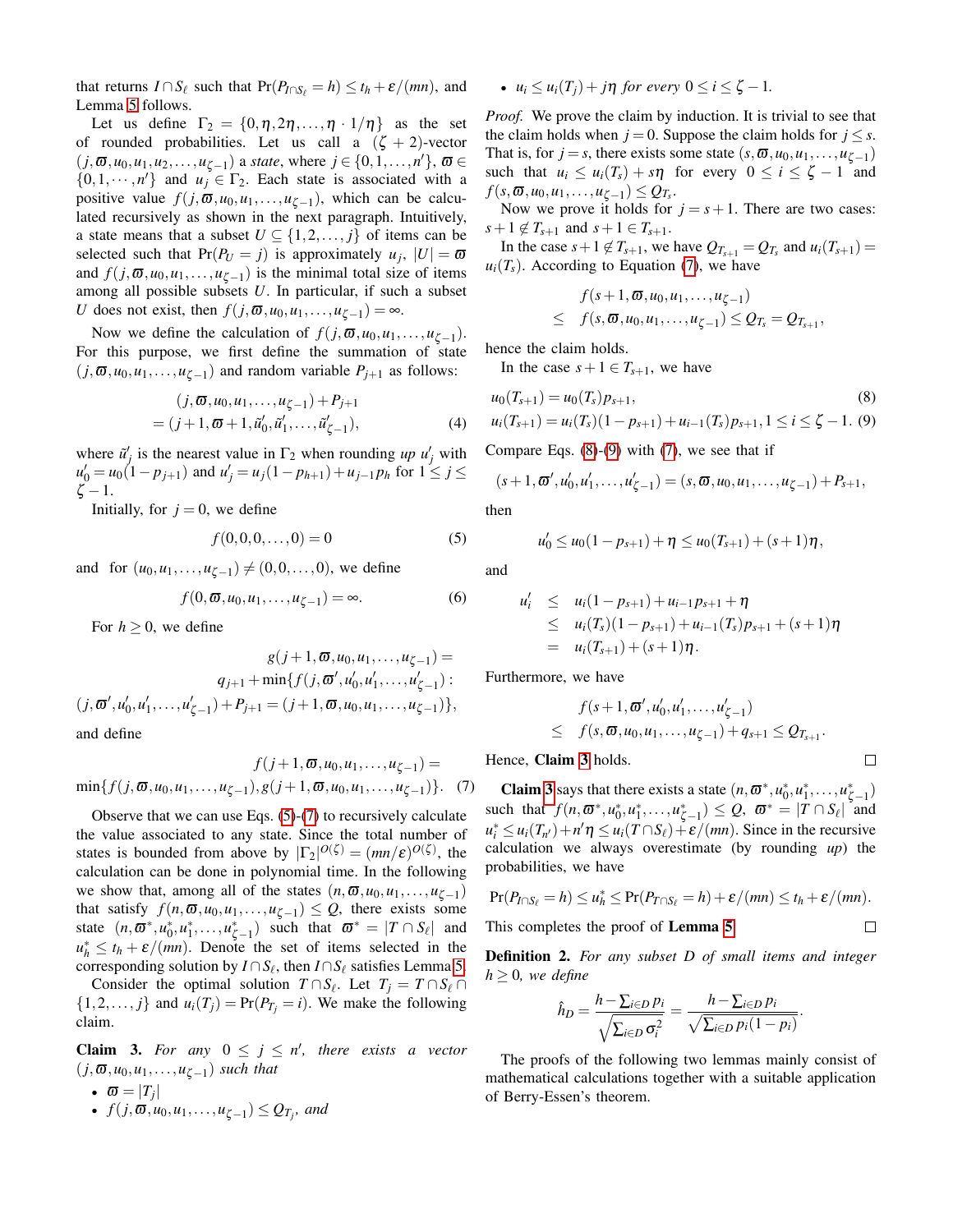<span id="page-8-0"></span>Lemma 6. *If*

$$
\sum_{i\in I\cap S_{\ell}}p_i > (m/\varepsilon)^4 \quad \text{and} \quad |\Phi(\hat{h}_{I\cap S_{\ell}})-\Phi(\hat{h}_{T\cap S_{\ell}})| \leq O(\varepsilon/m),
$$

*then*

$$
\Pr\left(\sum_{i\in I\cap S_{\ell}} P_i \ge h\right) \ge \Pr\left(\sum_{i\in T\cap S_{\ell}} P_i \ge h\right) - \Omega(\varepsilon/m),
$$

*where*  $\Phi(x)$  *is the cumulative distribution function of the standard normal distribution.*

*Proof.* We define random variable  $X_i = P_i - \mathbb{E}(P_i) = P_i - p_i$ , then  $\mathbb{E}(X_i) = 0$ ,

$$
\sigma_i^2 = \mathbb{E}(X_i^2) = (1 - p_i)^2 p_i + p_i^2 (1 - p_i) = p_i (1 - p_i),
$$
  
\n
$$
\rho_i = \mathbb{E}(|X_i|^3) = p_i (1 - p_i) [p_i^2 + (1 - p_i)^2].
$$

We have

$$
\Pr\left(\sum_{i\in I\cap S_{\ell}} P_i \geq h\right) = \Pr\left(\frac{\sum_{i\in I\cap S_{\ell}} X_i}{\sqrt{\sum_{i\in I\cap S_{\ell}} \sigma_i^2}} \geq \hat{h}_{I\cap S_{\ell}}\right).
$$

According to Berry-Essen's theorem [\(2\)](#page-1-1), we have

$$
\left|\Pr\left(\sum_{i\in I\cap S_\ell}P_i\geq h\right)-\left(1-\Phi(\hat{h}_{I\cap S_\ell})\right)\right|\leq C_0\cdot\frac{\sum_{i\in I\cap S_\ell}\rho_i}{(\sum_{i\in I\cap S_\ell}\sigma_i^2)^{3/2}}.
$$

By plugging in  $\rho_i$  and  $\sigma_i$ , we have

$$
\left|\Pr\left(\sum_{i\in I\cap S_{\ell}}P_i\geq h\right)-\left(1-\Phi(\hat{h}_{I\cap S_{\ell}})\right)\right|\leq C_0\cdot\frac{1}{\sqrt{\sum_{i\in I\cap S_{\ell}}p_i(1-p_i)}}.
$$

For small items, it holds that  $1 - p_i \ge \varepsilon^2$ . Since  $\sum_{i \in I \cap S_\ell} p_i >$  $(m/\varepsilon)^4$ , we have

$$
\left|\Pr\left(\sum_{i\in I\cap S_{\ell}}P_i\geq h\right)-\left(1-\Phi(\hat{h}_{I\cap S_{\ell}})\right)\right|\leq C_0\epsilon/m.
$$

Hence, the probability  $Pr\left(\sum_{i \in I \cap S_\ell} P_i \geq h\right)$  can be estimated using the standard normal distribution  $\Phi(\hat{h}_{I \cap S_{\ell}})$ . More specifically, if we can select  $I \cap S_\ell$  such that

$$
|\Phi(\hat{h}_{I\cap S_{\ell}})-\Phi(\hat{h}_{T\cap S_{\ell}})|\leq O(\varepsilon/m)
$$

for every  $0 \leq h \leq k$ , then it holds that

$$
\begin{array}{rcl}\n\Pr\left(\sum_{i\in I\cap S_{\ell}} P_i \geq h\right) & \geq & \left(1 - \Phi(\hat{h}_{I\cap S_{\ell}})\right) - C_0 \varepsilon/m \\
& = & \left(1 - \Phi(\hat{h}_{T\cap S_{\ell}})\right) - \Omega(\varepsilon/m) \\
& \geq & \Pr\left(\sum_{i\in T\cap S_{\ell}} P_i \geq h\right) - \Omega(\varepsilon/m).\n\end{array}
$$

This completes the proof of Lemma [6](#page-8-0).

<span id="page-8-3"></span>Lemma 7. *If*

$$
\sum_{i \in T \cap S_{\ell}} p_i > (m/\varepsilon)^4
$$

*and the following holds for some*  $I \cap S_{\ell}$ *:* 

- $|\sum_{i\in I\cap S_{\ell}} p_i \sum_{i\in T\cap S_{\ell}} p_i| \leq O(\varepsilon/m)$ *, and*
- $|\sum_{i \in I \cap S_\ell} p_i(1-p_i) \sum_{i \in T \cap S_\ell} p_i(1-p_i)| \le O(\varepsilon/m)$ *,*

*then*

$$
|\Phi(\hat{h}_{I\cap S_{\ell}})-\Phi(\hat{h}_{T\cap S_{\ell}})|\leq O(\varepsilon/m)
$$

*for every*  $0 \leq h \leq k$ .

*Proof.* Note that  $\left| \sum_{i \in I \cap S_{\ell}} p_i(1-p_i) - \sum_{i \in T \cap S_{\ell}} p_i(1-p_i) \right| \leq$  $\mathcal{E}/m$  and  $\sum_{i \in T \cap S_{\ell}} p_i > (m/\tilde{\varepsilon})^4$ . We define

$$
\beta_1 = \sqrt{\frac{\sum_{i \in I \cap S_{\ell}} p_i(1-p_i)}{\sum_{i \in I \cap S_{\ell}} p_i(1-p_i)}} \in [1-\varepsilon/m, 1+\varepsilon/m],
$$
  
\n
$$
\beta_2 = \sum_{i \in I \cap S_{\ell}} p_i - \sum_{i \in T \cap S_{\ell}} p_i \in [-\varepsilon/m, \varepsilon/m].
$$

Then, we have

$$
\hat{h}_{I \cap S_{\ell}} = \frac{h - \sum_{i \in I \cap S_{\ell}} p_i}{\sqrt{\sum_{i \in I \cap S_{\ell}} p_i (1 - p_i)}} = \frac{1}{\beta_1} \cdot \frac{h - \sum_{i \in T \cap S_{\ell}} p_i - \beta_2}{\sqrt{\sum_{i \in T \cap S_{\ell}} p_i (1 - p_i)}} = \frac{1}{\beta_1} \cdot \hat{h}_{T \cap S_{\ell}} + O(\varepsilon/m).
$$

Using the result of Claim [4](#page-8-2) below, we obtain

$$
|\Phi(\hat{h}_{I\cap S_\ell})-\Phi(\hat{h}_{T\cap S_\ell})|\leq O(\varepsilon/m),
$$

meaning Lemma [7](#page-8-3) holds.

<span id="page-8-2"></span>Claim 4. *For any*  $x \in (-\infty, \infty)$  *and*  $\delta > 0$ *, it holds that*  $|\Phi((1+\delta)x \pm \delta) - \Phi(x)| \leq 2\delta$ .

*Proof.* We observe that for any  $y \in (-\infty, \infty)$ , it holds that

$$
|\Phi(y \pm \delta) - \Phi(y)| = \left| \int_{y}^{y \pm \delta} \frac{1}{\sqrt{2\pi}} e^{-t^2/2} dt \right| \le \left| \int_{y}^{y \pm \delta} 1 dt \right| = \delta.
$$

Now we show

$$
|\Phi((1+\delta)x)-\Phi(x)|=\left|\int_x^{x+\delta x}\frac{1}{\sqrt{2\pi}}e^{-t^2/2}dt\right|\leq \delta.
$$

We observe that because of the symmetry in  $x \in (-\infty, \infty)$ , it suffices to prove the above inequality for  $x \ge 0$ . In this case, we have  $e^{-t^2/2} \leq 1/t$  for  $t \geq 0$ . (This is because the derivative of  $te^{-t^2/2}$  is  $e^{t^2/2}(1-t^2)$ , and consequently its maximum value is  $1/\sqrt{e} \leq 1$ .) Therefore, we have

$$
\left| \int_{x}^{x+\delta x} \frac{1}{\sqrt{2\pi}} e^{-t^2/2} dt \right| \leq \delta x \cdot 1/x = \delta
$$

 $\Box$  $\Box$ 

for  $x \ge 0$ . Hence, **Claim [4](#page-8-2)** holds.

This completes the proof of Lemma [7](#page-8-3).

Now we can replace the condition of  $Pr(P_{I \cap S_f} \ge h) \ge$  $Pr(P_{T \cap S_\ell} \geq h) - \Theta(\varepsilon/m)$  in **Lemma [4](#page-6-2)** with the conditions in Lemma [7](#page-8-3), leading to the following lemma whose proof is based on a dynamic programming approach similar to that of Lemma [5](#page-6-3).

<span id="page-8-1"></span>**Lemma 8.** If  $\sum_{i \in T \cap S_{\ell}} p_i > (m/\varepsilon)^4$ , then there exists an al*gorithm that runs in O*(*m* 2*n* <sup>5</sup>/ε 2 ) *time and returns a feasible solution with item set*  $I \cap S_\ell$  *such that* 

- $Q_{I \cap S_{\ell}} \leq Q_{T \cap S_{\ell}}$ *, and*
- $|I \cap S_\ell| = |T \cap S_\ell|$ *, and*
- $\bullet$   $|\sum_{i \in I \cap S_{\ell}} p_i \sum_{i \in T \cap S_{\ell}} p_i| \leq O(\varepsilon/m)$ *, and*

 $\Box$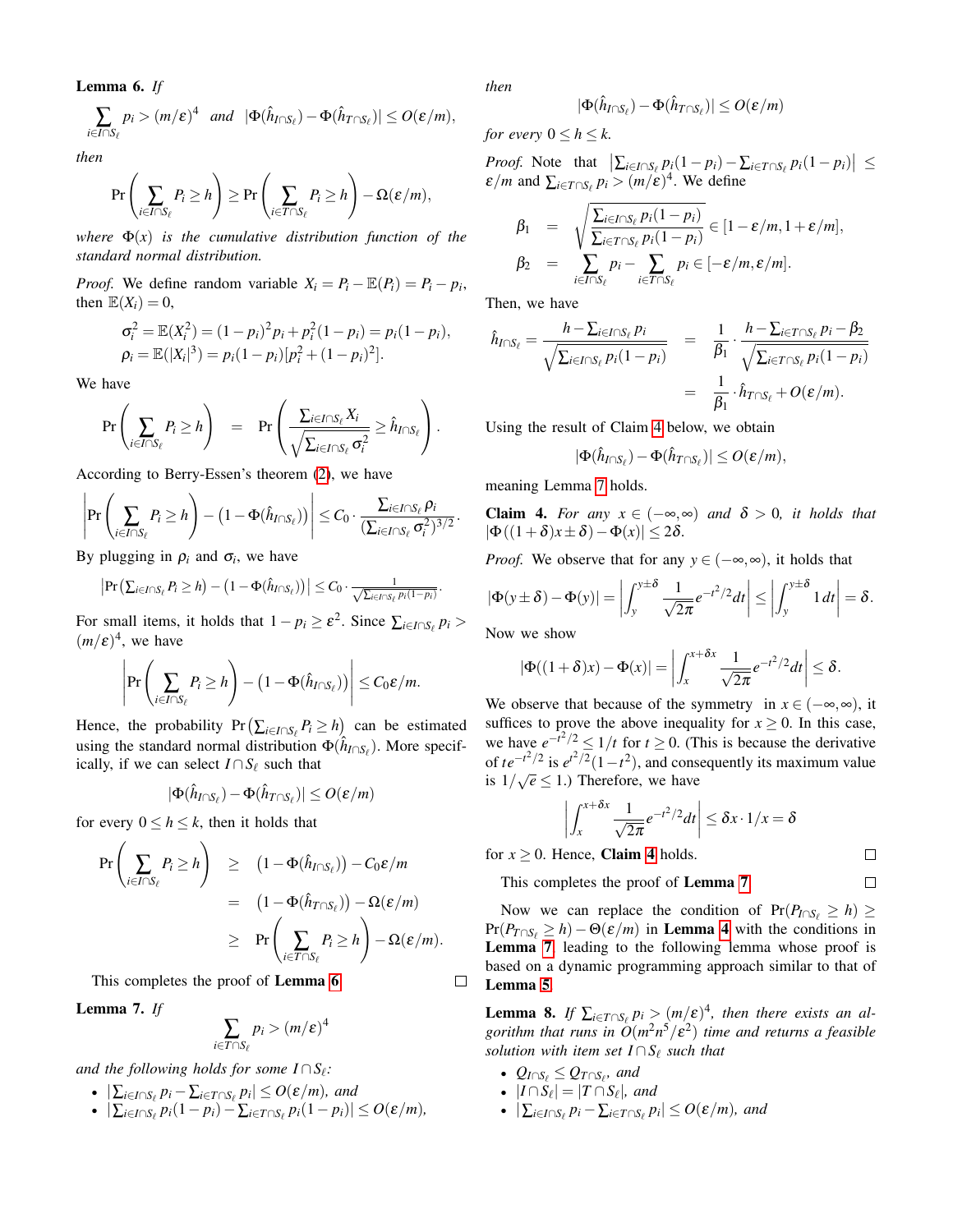•  $|\sum_{i \in I \cap S_{\ell}} p_i(1-p_i) - \sum_{i \in T \cap S_{\ell}} p_i(1-p_i)| \le O(\varepsilon/m)$ .

Proof of Lemma [4.](#page-6-2) Without loss of generality we assume  $S_{\ell} = \{1, 2, \cdots, n'\}$ . Recall that  $S_{\ell}$  consists of small items. For any small item  $v_i$  we have  $\varepsilon^2 \leq 1 - p_i \leq 1$ . We prove **Lemma [4](#page-6-2)** by considering the following two scenarios:

- Scenario 1:  $\sum_{i \in T \cap S_{\ell}} p_i \leq (m/\varepsilon)^4$ .
- Scenario 2:  $\sum_{i \in T \cap S_{\ell}} p_i > (m/\varepsilon)^4$ .

In Scenario 1, we observe that by Markov's inequality  $Eq.(1)$  $Eq.(1)$ , we know

$$
\Pr(P_{T\cap S_{\ell}}\geq h)\leq \varepsilon/m \ \ \text{for} \ \ h\geq (m/\varepsilon)^5.
$$

Let  $\zeta = (m/\varepsilon)^5$ . **Lemma [5](#page-6-3)** showed that we can find a subset *I* ∩  $S_\ell$  of items in polynomial time such that

$$
\Pr(P_{I\cap S_\ell}=h)\leq \Pr(P_{T\cap S_\ell}=h)+2\varepsilon/(mn)
$$

holds for every  $0 \leq h \leq \zeta - 1$ . Then

$$
\Pr(P_{I\cap S_\ell} \geq h) \geq \Pr(P_{T\cap S_\ell} \geq h) - 2\varepsilon/m
$$

for every  $0 \le h \le \zeta - 1$ . Since

$$
\Pr(P_{I\cap S_\ell} \geq h) \geq 0 \geq \Pr(P_{T\cap S_\ell} \geq h) - 2\varepsilon/m
$$

for  $h \geq \zeta$ , we find a near-optimal solution  $I \cap S_\ell$  in polynomial time. Hence, Lemma [4](#page-6-2) holds in Scenario 1.

In Scenario 2, we have  $\sum_{i \in T \cap S_{\ell}} p_i > (m/\varepsilon)^4$ . As highlighted before, the difficulty encountered here is to maximize the probability with respect to the sum of random variables. Our strategy is to first replace the condition

<span id="page-9-0"></span>
$$
\Pr(P_{I \cap S_{\ell}} \ge h) \ge \Pr(P_{T \cap S_{\ell}} \ge h) - \Theta(\varepsilon/m) \tag{10}
$$

in Lemma [4](#page-6-2) with a stronger, but handier condition. More precisely, by Lemma [6](#page-8-0) and Lemma [7](#page-8-3), we show that Eq [\(10\)](#page-9-0) is true if we have  $|\sum_{i \in I \cap S_\ell} p_i - \sum_{i \in T \cap S_\ell} p_i| \leq O(\varepsilon/m)$ , and  $|\sum_{i \in I \cap S_\ell} p_i(1-p_i) - \sum_{i \in T \cap S_\ell} p_i(1-p_i)|$  ≤  $O(\varepsilon/m)$ , plus some cardinality constraints. Note that these knapsack-like constraints are much easier to handle when compared with Eq [\(10\)](#page-9-0). We will design a dynamic programming based algorithm that finds a feasible solution with respect to these stronger but handier conditions (Lemma [8](#page-8-1)). Thus, Lemma [4](#page-6-2) holds in Scenario 2.  $\Box$ 

Now we are ready to prove Theorem [6](#page-5-0).

Proof of Theorem [6.](#page-5-0) Let *T* be the set of *indices* of items that are selected by the optimal solution to the MKU problem, and OPT<sub>MKU</sub> = Pr( $\sum_{i \in T} P_i \ge k$ ) be the optimal objective value given by the optimal solution. For any *I* (i.e., the indices of the items that are selected by an approximation algorithm), we define  $P_I = \sum_{i \in I} P_i$  and  $Q_I = \sum_{i \in I} q_i$ . Denote by *S* the set of *indices* of small items and *B* the set of *indices* of big items. Let  $B_i = \{i | i \in B, v_i \in V_i\}$  and  $S_i = \{i | i \in S, v_i \in V_i\}$ . According to the number of big items selected by the optimal solution in each  $V_j$ , namely  $|T \cap B_j|$ , we divide the MKU problem into the following two cases:

• Case 1: There exists some  $1 \leq j^* \leq m$  such that  $|T \cap$  $B$ <sup>*j*∗</sup>  $\geq 2k$ .

• **Case 2**:  $|T \cap B_j| \leq 2k - 1$  for every  $1 \leq j \leq m$ .

In Case 1, as  $1 \le j^* \le m$ , we can guess  $j^*$  by  $O(m)$ enumerations. When the guess of  $j^*$  is correct, **Theorem [6](#page-5-0)** is proven as Lemma [2](#page-6-0).

In **Case 2**, we have  $|T \cap B_j| \leq 2k - 1$  for every *j*. We first guess the values of  $|T \cap B_j|$  and  $|T \cap S_j|$  for all *j*, leading to  $n^{O(m)}$  enumerations. For the correct guess, **Corollary [2](#page-2-4)** says that a near optimal solution *I* can be found when the following conditions are satisfied simultaneously:

- $|I \cap B_j| = |T \cap B_j|$  and  $|I \cap S_j| = T \cap S_j|$ .
- $Q_{I \cap B_j} \leq Q_{T \cap B_j}$  and  $Q_{I \cap S_j} \leq Q_{T \cap S_j}$ .
- For  $\delta = \Theta(\varepsilon/m)$  and any  $0 \le h \le k$ , we have

$$
\begin{array}{lcl}\n\Pr(P_{I \cap S_j} \geq h) & \geq & (1 - \delta) \Pr(P_{T \cap S_j} \geq h) - \delta, \text{(11a)} \\
\Pr(P_{I \cap B_j} \geq h) & \geq & (1 - \delta) \Pr(P_{T \cap B_j} \geq h) - \delta. \text{(11b)}\n\end{array}
$$

This means that we can decompose the MKU problem in Case 2 into a sequence of sub-problems, each of which asks for a near optimal solution  $I \cap B_j$  or  $I \cap S_j$ . Let  $1 \leq \ell \leq m$  be an arbitrary index. Then, Theorem [6](#page-5-0) in Case 2 is proven as Lemma [3](#page-6-1) (dealing with big items) and Lemma [4](#page-6-2) (dealing with small items).

 $\Box$ 

## V. CONCLUSION AND DISCUSSION

We have introduced the BVU problem with the uncertainty that the vote of a bribed voter may not be counted (either because the bribed voter does not cast its vote in fear of being caught, or because the bribed voter is indeed caught and its vote is discarded). We have showed that the BVU problem does not admit any *multiplicative O*(1)-approximation algorithm in FPT time modulo standard complexity assumptions. We have also showed that there is an algorithm that returns an approximate solution with an *additive*-ε error in FPT time for any arbitrary small  $\varepsilon$ . Given the hardness result, this algorithm is perhaps the best one can hope for.

The BVU problem has many interesting aspects that deserve further studies. First, our algorithmic result assumes a constant number of candidates. Future work needs to characterize the hardness of, and design approximate algorithms for, the BVU problem when the number of candidates is part of the input (rather than a constant). The problem with an arbitrary number of candidates may be strictly harder than that of a constant number of candidates. It is not clear whether or not our approximation algorithm, which works for a constant number of candidates, can be extended to cope with the case of an arbitrary number of candidates. Moreover, the hardness of the BVU problem (with both a constant and an arbitrary number of candidates) needs to be investigated with respect to other voting rules, such as the *k-approval* or *Borda* rule. Nevertheless, our hardness result with  $m = 2$  candidates immediately implies a hardness result with respect to the *Borda* voting rule.

Furthermore, the notion of *uncertainty* is a rich topic that needs to be explored further. Even for the particular kind of uncertainty introduced in the present paper, there are many problems that deserve to be studied. For example, it is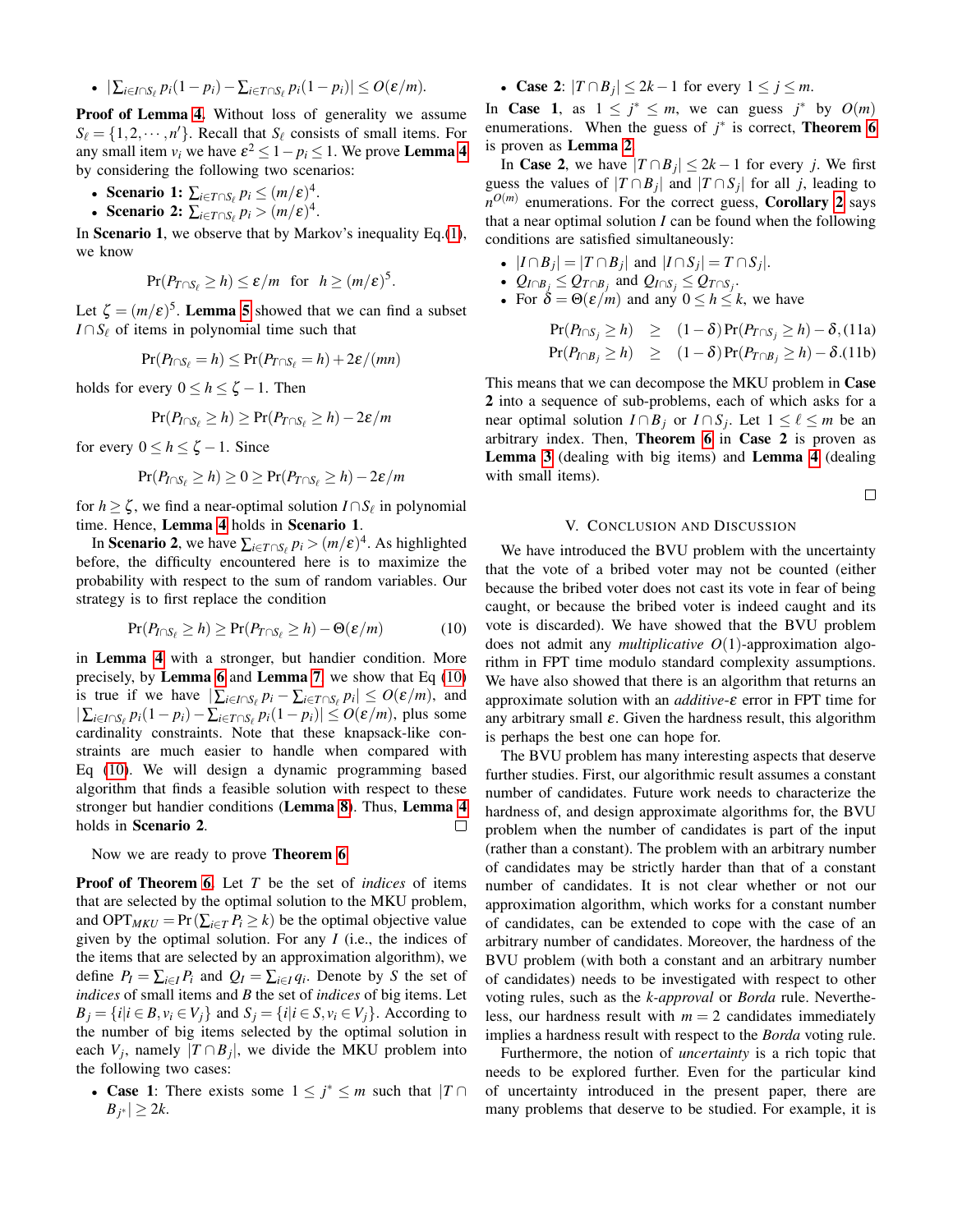interesting to incorporate the *probabilistic no-show* introduced by [Wojtas and Faliszewski](#page-10-9) [\(2012\)](#page-10-9) into our model such that *unbribed* voters have some probabilities of no-show (i.e., not casting their votes); of course, the reason that an unbribed voter may not cast its vote is different from the afore-discussed reason that the vote of a bribed voter may not be counted. Another outstanding future work is to consider the probability that a voter accepts a bribe. Moreover, the literature focuses on the setting where the costs of bribery are deterministic. However, such a cost usually is only an estimation because it is private to a voter. Therefore, it is perhaps more reasonable to assume that the probability that a voter takes a bribe depends on the price offered by the briber.

Acknowledgement. We thank the anonymous reviewers for their constructive comments. Research was supported in part by NSF 1756014.

#### **REFERENCES**

- <span id="page-10-0"></span>F. Brandt, V. Conitzer, U. Endriss, J. Lang, and A. D. Procaccia, *Handbook of computational social choice*. Cambridge University Press, 2016.
- <span id="page-10-1"></span>K. Konczak and J. Lang, "Voting procedures with incomplete preferences," in *Proc. IJCAI-05 Multidisciplinary Workshop on Advances in Preference Handling*, vol. 20, 2005.
- <span id="page-10-2"></span>L. Xia and V. Conitzer, "Determining possible and necessary winners given partial orders." *J. Artif. Intell. Res.(JAIR)*, vol. 41, pp. 25–67, 2011.
- <span id="page-10-3"></span>N. Betzler and B. Dorn, "Towards a dichotomy for the possible winner problem in elections based on scoring rules," *Journal of Computer and System Sciences*, vol. 76, no. 8, pp. 812– 836, 2010.
- <span id="page-10-4"></span>D. Baumeister and J. Rothe, "Taking the final step to a full dichotomy of the possible winner problem in pure scoring rules," *Information Processing Letters*, vol. 112, no. 5, pp. 186–190, 2012.
- <span id="page-10-5"></span>N. Betzler, S. Hemmann, and R. Niedermeier, "A multivariate complexity analysis of determining possible winners given incomplete votes." in *IJCAI*, vol. 9, 2009, pp. 53–58.
- <span id="page-10-6"></span>Y. Chevaleyre, J. Lang, N. Maudet, and J. Monnot, "Possible winners when new candidates are added: The case of scoring rules." in *AAAI*, 2010.
- <span id="page-10-7"></span>L. Xia, J. Lang, and J. Monnot, "Possible winners when new alternatives join: New results coming up!" in *AAMAS*. IFAAMAS, 2011, pp. 829–836.
- <span id="page-10-8"></span>D. Baumeister, M. Roos, and J. Rothe, "Computational complexity of two variants of the possible winner problem," in *AAMAS*. IFAAMAS, 2011, pp. 853–860.
- <span id="page-10-9"></span>K. Wojtas and P. Faliszewski, "Possible winners in noisy elections." in *AAAI*, 2012.
- <span id="page-10-10"></span>P. Faliszewski, E. Hemaspaandra, and L. A. Hemaspaandra, "How hard is bribery in elections?" *Journal of Artificial Intelligence Research*, vol. 35, pp. 485–532, 2009.
- <span id="page-10-11"></span>A. Lin, "The complexity of manipulating *k*-approval elections," *arXiv preprint arXiv:1005.4159*, 2010.
- <span id="page-10-12"></span>E. Brelsford, P. Faliszewski, E. Hemaspaandra, H. Schnoor, and I. Schnoor, "Approximability of manipulating elections." in *AAAI*, vol. 8, 2008, pp. 44–49.
- <span id="page-10-13"></span>L. Xia, "Computing the margin of victory for various voting rules," in *Proceedings of the 13th ACM Conference on Electronic Commerce*. ACM, 2012, pp. 982–999.
- <span id="page-10-14"></span>P. Faliszewski, Y. Reisch, J. Rothe, and L. Schend, "Complexity of manipulation, bribery, and campaign management in bucklin and fallback voting," *Autonomous Agents and Multi-Agent Systems*, vol. 29, no. 6, pp. 1091–1124, 2015.
- <span id="page-10-15"></span>P. Faliszewski, E. Hemaspaandra, and L. A. Hemaspaandra, "Multimode control attacks on elections," *Journal of Artificial Intelligence Research*, vol. 40, pp. 305–351, 2011.
- <span id="page-10-16"></span>P. Faliszewski, E. Hemaspaandra, L. A. Hemaspaandra, and J. Rothe, "Llull and copeland voting computationally resist bribery and constructive control," *Journal of Artificial Intelligence Research*, vol. 35, pp. 275–341, 2009.
- <span id="page-10-17"></span>D. C. Parkes and L. Xia, "A complexity-of-strategic-behavior comparison between schulze's rule and ranked pairs." in *AAAI*, 2012.
- <span id="page-10-18"></span>G. Erdelyi, E. Hemaspaandra, and L. A. Hemaspaandra, "Bribery and voter control under voting-rule uncertainty," in *Proceedings of the 2014 international conference on Autonomous agents and multi-agent systems*. International Foundation for Autonomous Agents and Multiagent Systems, 2014, pp. 61–68.
- <span id="page-10-19"></span>N. Mattei, J. Goldsmith, A. Klapper, and M. Mundhenk, "On the complexity of bribery and manipulation in tournaments with uncertain information," *Journal of Applied Logic*, vol. 13, no. 4, pp. 557–581, 2015.
- <span id="page-10-20"></span>G. Erdelyi, H. Fernau, J. Goldsmith, N. Mattei, D. Raible, ´ and J. Rothe, "The complexity of probabilistic lobbying," in *International Conference on Algorithmic DecisionTheory*. Springer, 2009, pp. 86–97.
- <span id="page-10-21"></span>S. Goldfeder, H. A. Kalodner, D. Reisman, and A. Narayanan, "When the cookie meets the blockchain: Privacy risks of web payments via cryptocurrencies," *CoRR*, vol. abs/1708.04748, 2017.
- <span id="page-10-22"></span>Heritage Foundation (2018), "https://www.whitehouse.gov/sites/whitehouse.gov/files/ docs/pacei-voterfraudcases.pdf," 2018.
- <span id="page-10-23"></span>C. Arwood (2017), "http://www.thewetumpkaherald.com/ 2017/08/23/washington-wins-district-2-council-dispute/," 2017.
- <span id="page-10-24"></span>E. M. Stein and R. Shakarchi, *Real analysis: measure theory, integration, and Hilbert spaces*. Princeton University Press, 2009.
- <span id="page-10-25"></span>A. C. Berry, "The accuracy of the gaussian approximation to the sum of independent variates," *Transactions of the american mathematical society*, vol. 49, no. 1, pp. 122–136, 1941.
- <span id="page-10-26"></span>R. G. Downey and M. R. Fellows, "Fixed-parameter intractability," in *Structure in Complexity Theory Conference, 1992., Proceedings of the Seventh Annual*. IEEE, 1992, pp. 36–49.
- <span id="page-10-27"></span>——, "Fixed-parameter tractability and completeness ii: On